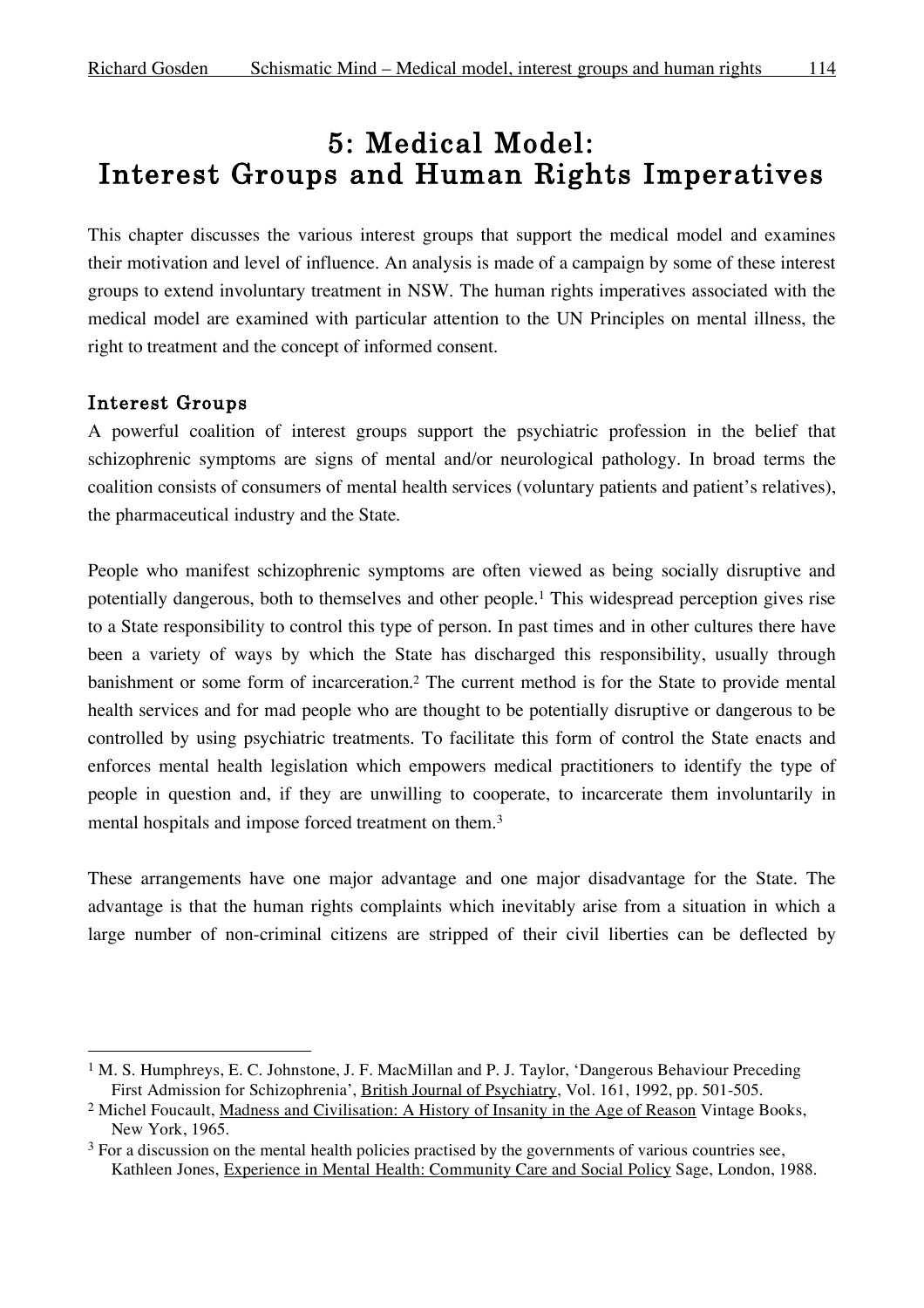assertions that the control is actually only care and treatment for a medical condition.<sup>4</sup> The disadvantage is that the State has to underwrite the cost of most mental health expenses.<sup>5</sup>

The costs of schizophrenia are substantial. In the United States researchers working for the National Institute of Mental Health estimated the total cost of schizophrenia for a single year — 1991 — at \$65 billion. This estimate was based on an assumption that the lifetime prevalence of schizophrenia for adult Americans was 1.5%. The costs were broken down into direct and indirect components. Direct costs were related to expenditures on treatment for both inpatients and outpatients as well as costs incurred by the criminal justice system. These direct costs were estimated at \$19 billion dollars. Indirect costs were based on estimates of lost productivity and were broken down into \$24 billion for wage earners, about \$4 billion for homemakers, about \$4 billion for individuals in institutions, \$7 billion for people who commit suicide and \$7 billion for people who could not work because they were required to take care of schizophrenic family members. 6

Research and training expenditures on schizophrenia involve a substantial annual outlay. In the United States for 1991 they were estimated at \$71 million. This figure was comprised of \$51,302,000 in direct grants from the National Institute of Mental Health and approximately \$20 million from state governments, private institutions and pharmaceutical companies.7 The size of this schizophrenia research industry has allowed psychiatric researchers to become an influential interest group supporting the medical model.

Members of the psychiatric profession, in general, are broadly trained in medicine before individuals take up psychiatry as a medical specialisation. Although the training of psychiatrists produces two branches of treatment — the talking therapies and the biomedical treatments — all students of psychiatry are taught, as a matter of course, that the symptoms of schizophrenia have a pathological cause.8 Most psychiatrists find that their professional interests give them little cause to question this teaching. Psychiatry continues to hold a dominant position within an increasingly competitive mental health industry.9 But the medical training of psychiatrists can only be expected

 <sup>4</sup> A. Buchanan, 'A Two-Year Prospective Study of Treatment Compliance in Patients with Schizophrenia', Psychological Medicine, Vol. 22, No. 3, 1992, pp. 787-797.

<sup>5</sup> T. G. McGuire, 'Measuring the Economic Costs of Schizophrenia', Schizophrenia Bulletin, Vol. 17, No. 3, 1991, pp. 375-388.

<sup>6</sup> Richard Jed Wyatt, Ioline Henter, Megan C. Leary and B. A. Edward Taylor, An Economic Evaluation of Schizophrenia — 1991, Neuroscience Research Center, Neuropsychiatry Branch, National Institute of Mental Health.

<sup>7</sup> Ibid.

<sup>8</sup> See for example, Donald W. Black, William R. Yates and Nancy C. Andreasen, 'Schizophrenia, Schizophreniform Disorder, and Delusional (Paranoid) Disorders', in John A Talbott, Robert E. Hales and Stuart C. Yudofsky, eds., Textbook of Psychiatry, American Psychiatric Press, Washington, 1988, pp. 357-402.

<sup>&</sup>lt;sup>9</sup> Kathleen Jones, Experience in Mental Health: Community Care and Social Policy Sage, London, 1988, p. 35.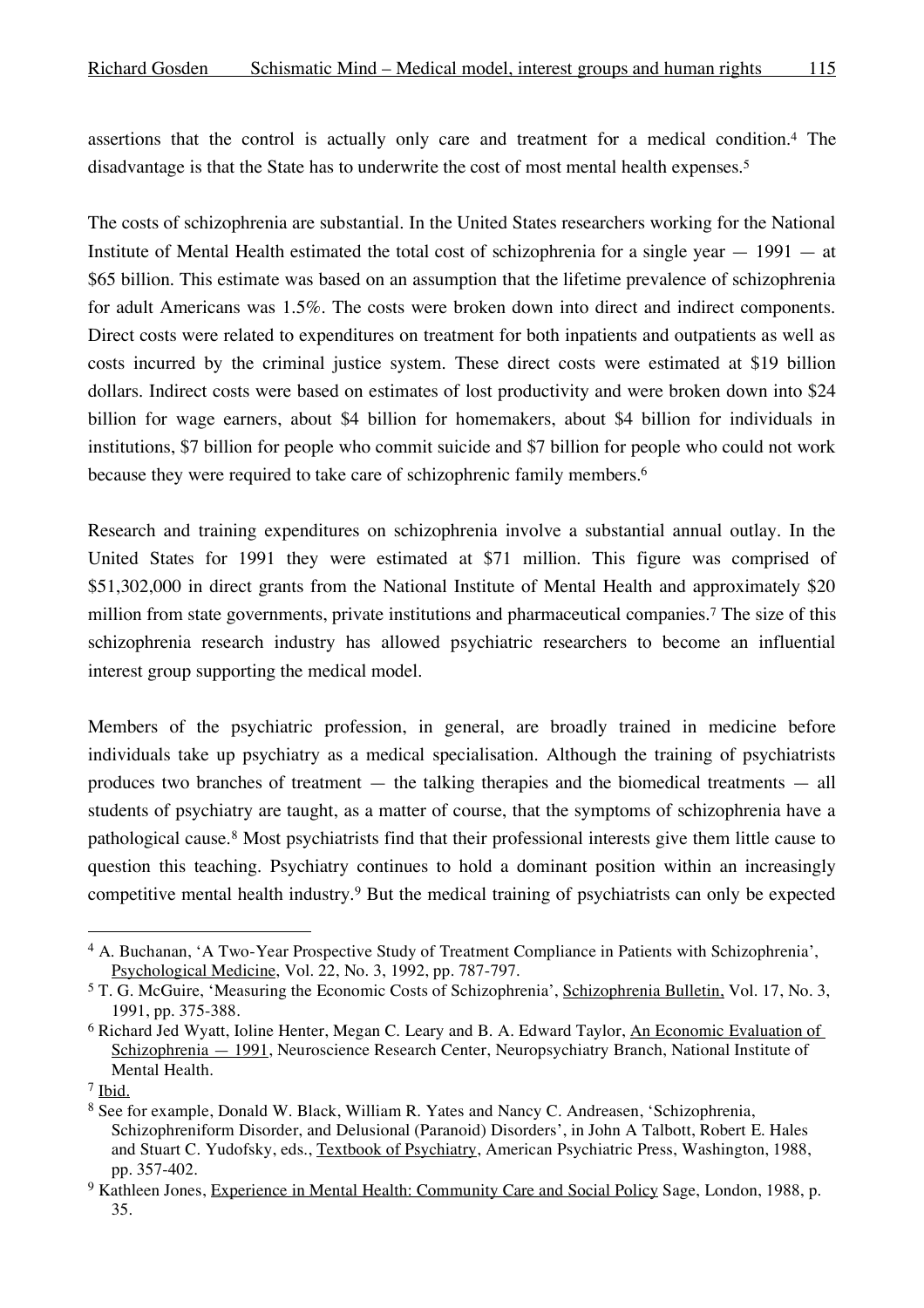to continue to provide psychiatrists with a competitive edge over rival professionals like psychologists so long as medical explanations for abnormal psychology prevail.

Like the psychiatric profession, the pharmaceutical industry has strong commercial interests in ensuring the continued dominance of the medical model for schizophrenia. The medical model provides the rationale for drug therapy and, in turn, the pharmaceutical industry provides an extensive range of neuroleptic products from which prescribing psychiatrists can choose. In the United States the pharmaceutical industry openly funds the main psychiatric professional organisation, the American Psychiatric Association,<sup>10</sup> which receives "30% of its total budget from drug company advertising in its many publications". 11

Pharmaceutical companies pay through the nose to get their message across to psychiatrists across the country. They finance major symposia at the two predominant annual psychiatric conventions, offer yummy treats and music to conventioneers, and pay \$1,000-\$2,000 per speaker to hock their wares. It is estimated that, in total, drug companies spend an average of \$10,000 per physician, per year, on education.12

The pharmaceutical industry also selectively funds scientific research into the side effects of neuroleptic drugs as well as research and development of new products.<sup>13</sup> Drug company sponsorship of clinical trials is a major source of revenue for many psychiatric researchers. This flow of money provides strong incentives for further promotion of the medical model but it also casts doubt on the quality of the findings:

This spring, the New York Post revealed that Columbia University has been cashing in. Its Office of Clinical Trials generates about \$10 million a year testing new medications- -much of which is granted to the Columbia Psychiatric Institute for implementing these tests. The director of the institute was being paid \$140,000 a year by various drug companies to tour the country promoting their drugs.14

Pharmaceutical companies advertise their products<sup>15</sup> openly in psychiatric journals often competing for space with scientific research reports in the same areas of treatment for which their own drugs

 <sup>10</sup> Peter Breggin, Toxic Psychiatry Fontana, London, 1993, pp. 426-429.

<sup>11</sup> Loren R. Mosher, 'Are Psychiatrists Betraying Their Patients?', Psychology Today, Vol. 32, Issue 5, September 1999, p. 40.

<sup>12</sup> Ibid.

<sup>&</sup>lt;sup>13</sup> Michael F. Conlan, 'Drug research advances reported by industry group', <u>Drug Topics,</u> Vol. 140, No. 5, 1996. p. 122.

<sup>&</sup>lt;sup>14</sup> Mosher, op.cit.

<sup>&</sup>lt;sup>15</sup> Duff McDonald, 'Smile with Prozac - and laugh to the bank with Eli Lilly', Money, Vol. 25, No. 4, 1996, p. 88.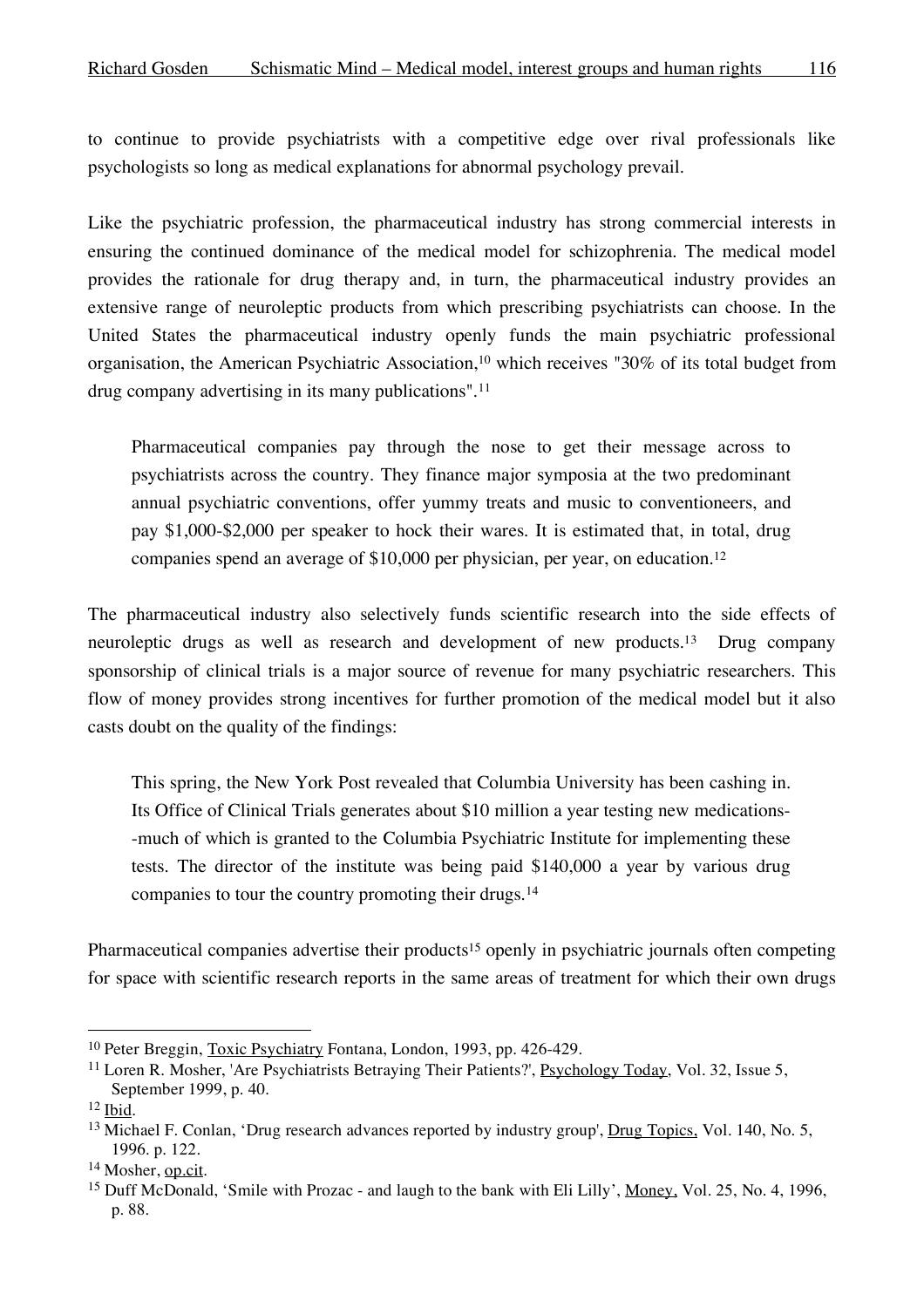are being recommended. Because their role is driven by the normal market concerns for the promotion of product sales there is often a certain amount of confusion concerning the difference between scientific findings and sales promotion.

This point can be illustrated by a recent report of research undertaken into the efficacy of an atypical neuroleptic called risperidone. Unlike conventional neuroleptics which only block dopamine receptors in the brain risperidone also blocks serotonin receptors. Risperidone was approved for use in the US in 1994. The pre-approval research used a sample of 388 people who were undergoing treatment for schizophrenia with conventional neuroleptics, but who were failing to respond to the drugs. Some were given an increased dosage of a conventional neuroleptic, some were given a placebo, and some were given risperidone. After eight weeks the researchers found that the patients given risperidone were more improved than those in the other two groups. 16

However, there were two problems with this research. The first was that the criteria for judging 'improvement' was simply a matter of awarding the patients daily points on the basis of their observed willingness to cooperate and interact socially. The second problem was that one of the authors, Richard Meibach, was identified in a subsequent article as being an employee of Janssen Pharmaceutical Research Foundation, the research arm of the manufacturer of risperidone. <sup>17</sup> The wholly subjective nature of the observations of patient improvement, together with the conflict of interest of one of the observers, must cast some doubt on the scientific validity of these findings. This type of conflict of interest is a constant feature of pharmaceutical industry involvement in discussions about schizophrenia.

The appellation of 'consumer' of mental health services has come to be used in recent years to describe a fairly diverse interest group.18 Consumers divide into primary consumers — i.e. patients or people in receipt of psychiatric treatment, and secondary consumers — usually meaning the relatives of patients. However, the patients themselves can also be divided into voluntary and involuntary patients. A major problem of identity has arisen from a tendency by supporters of the medical model to hold the group identity of involuntary patients hostage within the collective description of 'consumers'. It should therefore be understood that inclusion in the category of 'consumers' is not equally convenient for all the interests that are associated with it. 19

<sup>&</sup>lt;sup>16</sup> Stephen R. Marder and Richard C. Meibach, 'Risperidone in the treatment of schizophrenia', American Journal of Psychiatry, Vol. 151, No. 6, 1994, p. 825.

<sup>17</sup> Editorial, Science News, Vol. 145, No. 25, June 18, 1994, p. 398.

<sup>18</sup> Margaret Leggatt, 'Schizophrenia: The consumer's viewpoint', in Graham D. Burrows, Trevor R. Norman and Gertrude Rubinstein (eds), Handbook of studies on Schizophrenia. Part 2: Management and research, Elsevier, Amsterdam, 1986, pp. 43-53.

<sup>&</sup>lt;sup>19</sup> Karen Moscynski, 'Tips for writing on mental illness. (political correctness is in order)', Writer's Digest, Vol. 76, No. 11, 1996, pp. 62-64.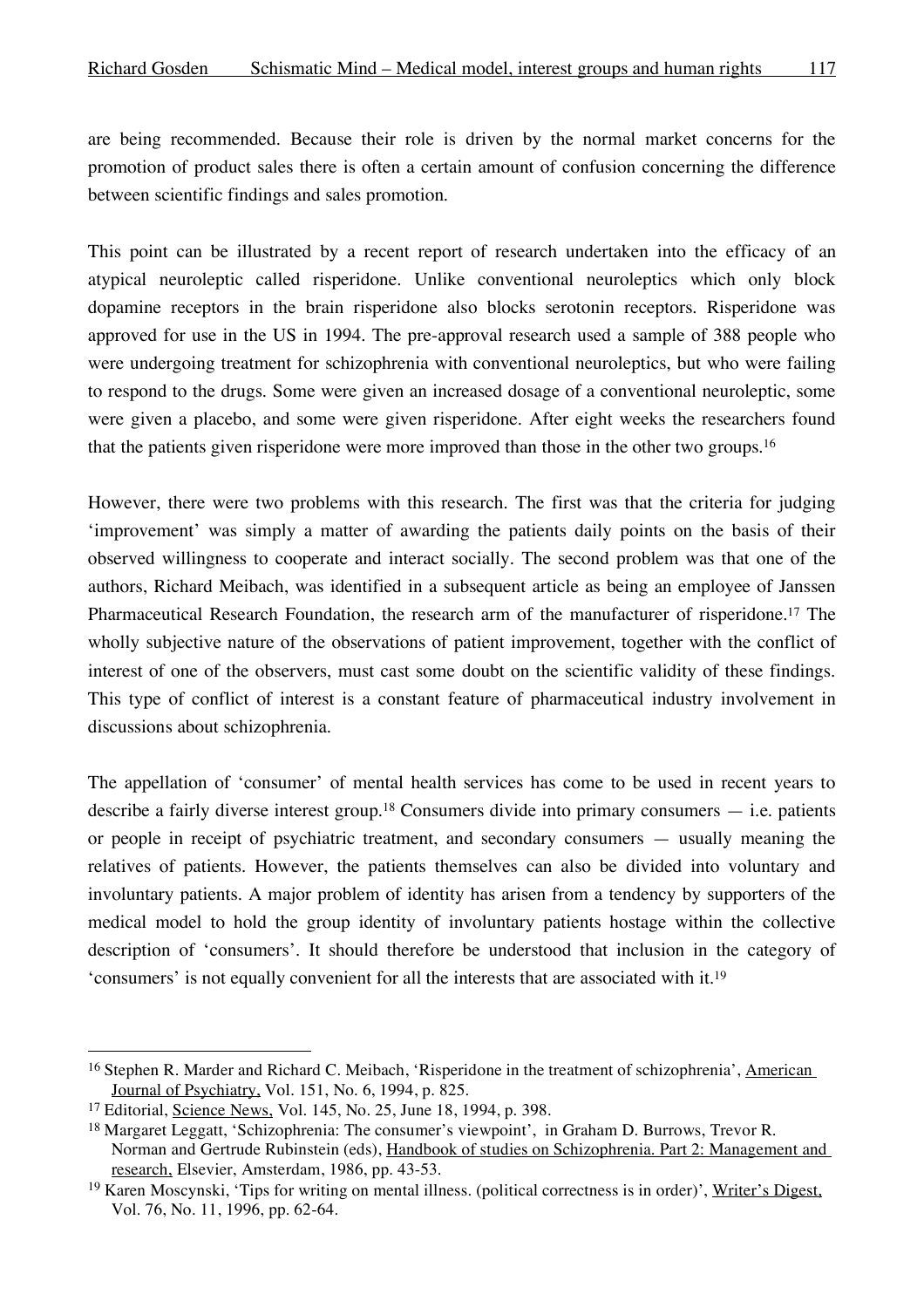Some of the most enthusiastic supporters of a pathological interpretation of schizophrenia are the relatives of patients.20 Madness tends to generate intense levels of fear in both the people who experience it<sup>21</sup> and the people who witness others undergoing the experience.<sup>22</sup> This fear plays an important role in galvanising relatives into support of the medical model, and in shaping their goals. The importance of relatives as an interest group lies in their immediacy to the problems that arise when a person manifests unusual thoughts and beliefs. It is usually the relatives who are the first people to become aware when a family member begins to experience unusual mental phenomena. They are often alarmed at the sudden change in the person and frequently become confused and fearful about the situation — fearful both for themselves and for the person manifesting the symptoms. The first inclination of relatives is to seek help and advice and this is usually readily available from the medical profession.23

Of the three meta-models for explaining the symptoms of schizophrenia — the medical, mystical and myth-of-mental-illness models — the latter two, mystical and myth-of-mental illness, are likely to seem absurd to relatives.<sup>24</sup> Relatives usually see themselves as managing a crisis situation and these two models might look as if they are designed to exacerbate madness. The medical model, on the other hand, with its ability to medicate and pacify the relative, and to supply a causal explanation that satisfies normal scrutiny, can be highly attractive.

The relatives of schizophrenics frequently belong to support groups which are growing increasingly powerful as mental health lobby groups both in the United States25 and Australia. A review of some of the literature directed at members of these support groups indicates strong collective support for the medical model. A pamphlet, for instance, published by the Department of Health in New South Wales which was directed specifically at relatives of schizophrenics, lists 13 points of advice on "The Role of Relatives and Friends". The fourth point is "Help to ensure that medication is taken as prescribed."26

<sup>&</sup>lt;sup>20</sup> Patrick Rogers, 'A sense of purpose. (how family dealt with child's chronic schizophrenia)', People Weekly, Vol. 46, No. 3, 1996, pp. 139-142.

 $21$  P. Chadwick and M. Birchwood, 'The Omnipotence of Voices. A Cognitive Approach to Auditory Hallucinations', British Journal of Psychiatry, Vol. 164, No. 2, 1994, pp. 190-201.

<sup>22</sup> D. Titelman, 'Grief, Guilt, and Identification in Siblings of Schizophrenic Individuals', Bulletin of the Menninger Clinic, Vol. 55, No. 1, 1991, pp. 72-84.

<sup>&</sup>lt;sup>23</sup> National Alliance for the Mentally Ill (NAMI), Schizophrenia Pamphlet by: National Alliance for the Mentally Ill, Washington, 1990.

<sup>&</sup>lt;sup>24</sup> Schizophrenia Society of Canada, Schizophrenia: A Handbook For Families Health Canada, 1997, Available URL, http://www.mentalhealth.com/book/p40-sc0/.html

<sup>25</sup> Wes Shera, 'Managed care and people with severe mental illness: challenges and opportunities for social work', Health and Social Work, Vol. 21, No. 3, 1996, pp. 196-202.

<sup>26</sup> NSW Health, The Puzzle of Schizophrenia, State Health Publication No. (HTS) 88-016 NSW Health, Sydney, 1992.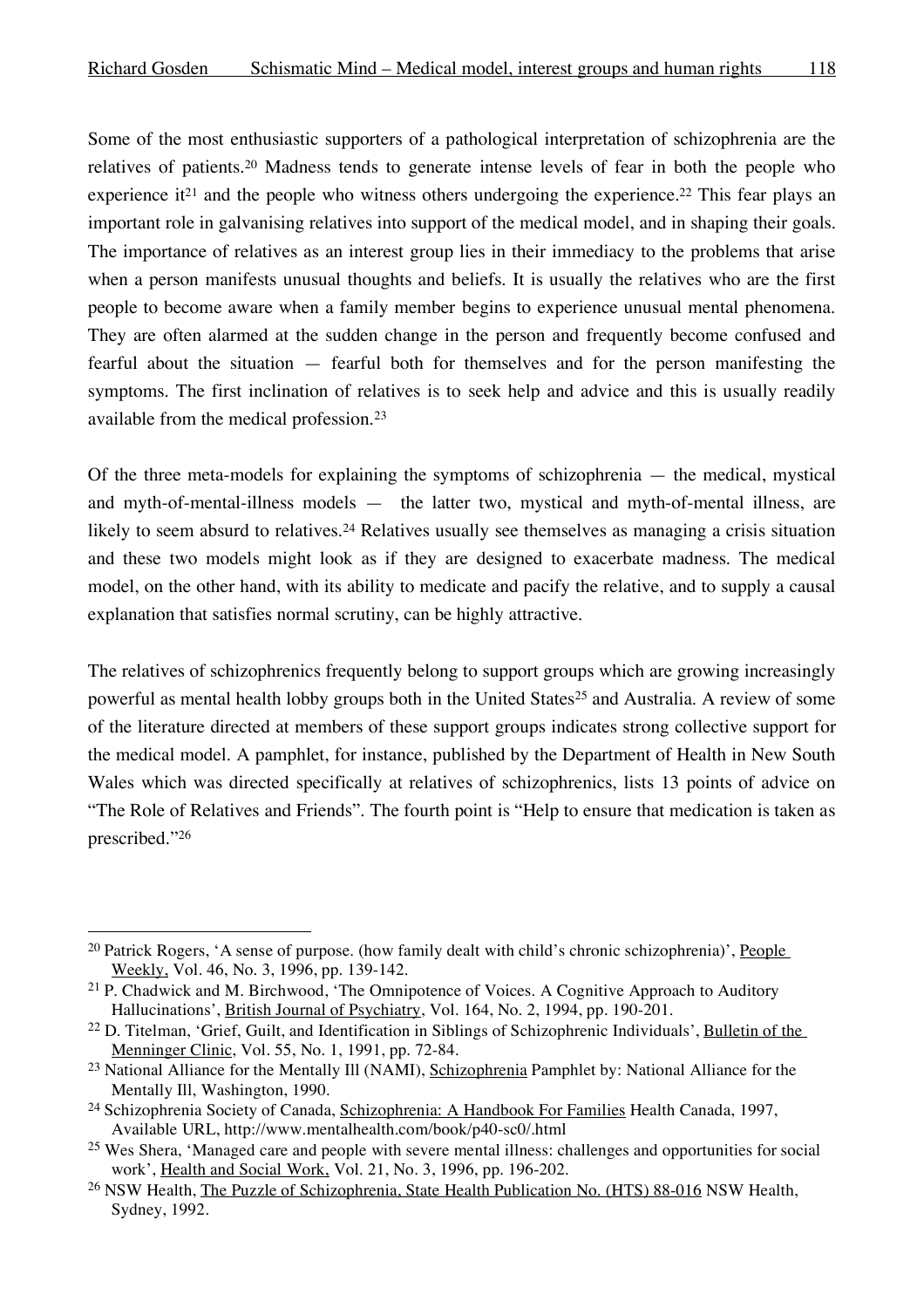Similarly a leaflet published by a relatives' support group called the Schizophrenia Fellowship states categorically that "Schizophrenia is now known to be a biologically-based illness...." An accompanying newsletter from the same organisation, under the heading "Not Taking The Prescribed Medication", recommends to "find a daily routine when tablet taking can become a habit (e.g. breakfast, toothbrushing)."27 Another pamphlet from the Schizophrenia Fellowship declares its intention to "develop into an effective lobby".

In Australia two of the main consumer lobbying organisations are the Schizophrenia Fellowship and ARAFMI (Association for the Relatives and Friends of the Mentally Ill). In the United States the main counterpart is the National Alliance for the Mentally Ill (NAMI) which operates nationally and has some 140,000 members. <sup>28</sup> NAMI's enthusiasm for lobbying on behalf of the medical model has come under criticism for an apparent conflict of interest arising from its acceptance of large donations from drug companies:

The National Alliance for the Mentally Ill, which is pushing to have mental health laws rewritten so that people can be involuntarily hospitalised for refusing to take their medications, received nearly \$1 million in 1995 from more than 13 drug companies. <sup>29</sup>

Since 1995 NAMI's drug company funding has apparently escalated dramatically.

According to internal documents obtained by Mother Jones, 18 drug firms gave NAMI a total of \$11.72 million between 1996 and mid-1999. These include Janssen (\$2.08 million), Novartis (\$1.87 million), Pfizer (\$1.3 million), Abbott Laboratories (\$1.24 million), Wyeth-Ayerst Pharmaceuticals (\$658,000), and Bristol-Myers Squibb (\$613,505).

NAMI's leading donor is Eli Lilly and Company, maker of Prozac, which gave \$2.87 million during that period. In 1999 alone, Lilly will have delivered \$1.1 million in quarterly instalments, with the lion's share going to help fund NAMI's "Campaign to End Discrimination" against the mentally ill.

In the case of Lilly, at least, "funding" takes more than one form. Jerry Radke, a Lilly executive, is "on loan" to NAMI, working out of the organization's headquarters. Flynn explains the cozy-seeming arrangement by saying, "[Lilly] pays his salary, but he does

 <sup>27</sup> Olga Piatkowska and Maria Visotina, 'Coping With Difficult Behaviour: Do's and Don'ts', Schizophrenia Fellowship News, April 1992.

<sup>28</sup> Jennifer Comiteau., 'Taking the lead', Adweek Eastern Edition, Vol. 35, No. 51, 1994, pp. 24-26.

<sup>&</sup>lt;sup>29</sup> Keith Hoeller, 'Psychiatric Drugs Harm Children', Seattle Post-Intelligencer, April Issue, 1997.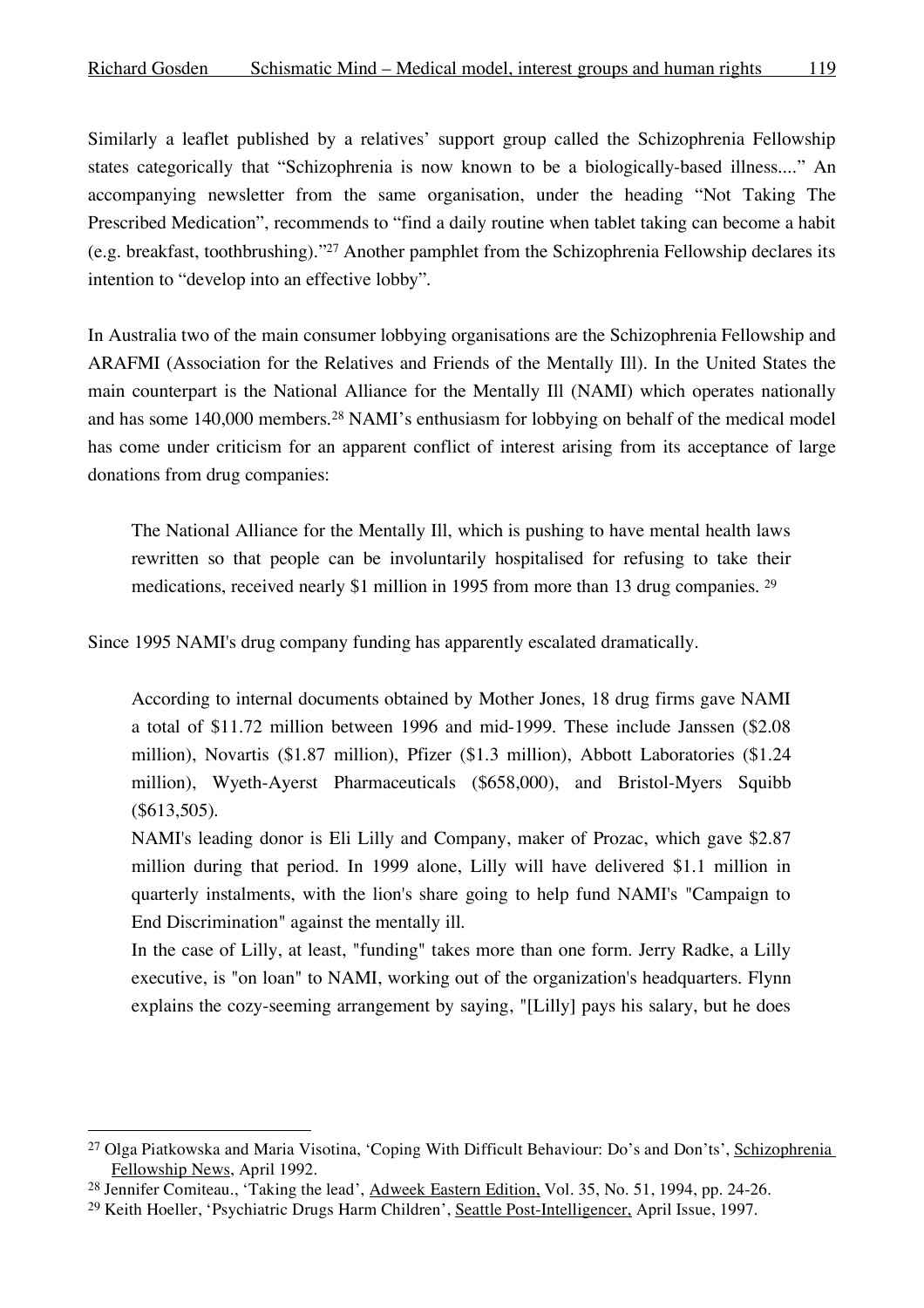not report to them, and he is not involved in meetings we have with [them]." She characterizes Radke's role at NAMI as "strategic planning."30

In Australia an organisation called Schizophrenia Australia has been set up in recent years to lobby governments and educate the public about the medical model view of schizophrenia. The organisation also uses an alternative business name, SANE Australia. In 1998 the focus of their campaign was "Help for Families". Anne Deveson, Deputy Chair of SANE Australia, explained the intention of the campaign:

SANE Australia's Campaign provides help to families effected by mental illness, through information and referral to local services. .... We are also determined to put their needs firmly on the agenda with Commonwealth and State governments. It is unacceptable that of the eight states and territories, six do not yet recognise the unique needs of family and other carers in their mental health strategies. 31

Schizophrenia Australia/SANE has a glittering array of entertainment/legal and business celebrities listed as its many patrons. However, acknowledgments in its literature make it clear that, like NAMI in the US, the Australian organisation is also largely funded by pharmaceutical companies which manufacture new schizophrenia drugs. Their 1996 "Carers Handbook" states that Schizophrenia Australia's Community Education Program is "proudly supported" by Janssen Cilag, Sandoz, ICI Pharmaceuticals and Eli Lilly. The drug company logos are all prominently displayed for emphasis.32 Successive editions of SANE News, the organisation's newsletter, carry advertisements stating the "SANE News is proudly sponsored by Janssen Cilag — Supporting care of mental illness in the community". <sup>33</sup> SANE even sends out correspondence on letterheads which state that it is sponsored by yet another drug company, Pfizer.

Laurie Flynn, the executive director of NAMI in the United States, summed up what she called the "synergy" between relatives' support groups and drug companies this way: "The drug companies want more and greater markets, and we want access and availability to all scientifically proven treatments. We don't think drugs are everything, but for the vast majority they are important."34

Secondary consumer groups are often the most active lobbyists in campaigns to persuade governments to alter mental health legislation to make involuntary commitment easier. These

 <sup>30</sup> Ken Silverstein, "Prozac.org: An influential mental health nonprofit finds its 'grassroots' watered by pharmaceutical millions", Mother Jones, November/December, 1999, Available URL, http://www.motherjones.com/mother\_jones/ND99/nami.html

<sup>&</sup>lt;sup>31</sup> Anne Deveson, 'Help for Families', **SANE News**, Issue 8, Winter 1998, p. 5.

<sup>32</sup> SANE Australia, Carers Handbook, SANE Australia, Melbourne, 1996, p. 26.

<sup>33</sup> See for example, SANE News, Issue 9, Spring 1998, p. 8.

<sup>34</sup> Silverstein, op.cit.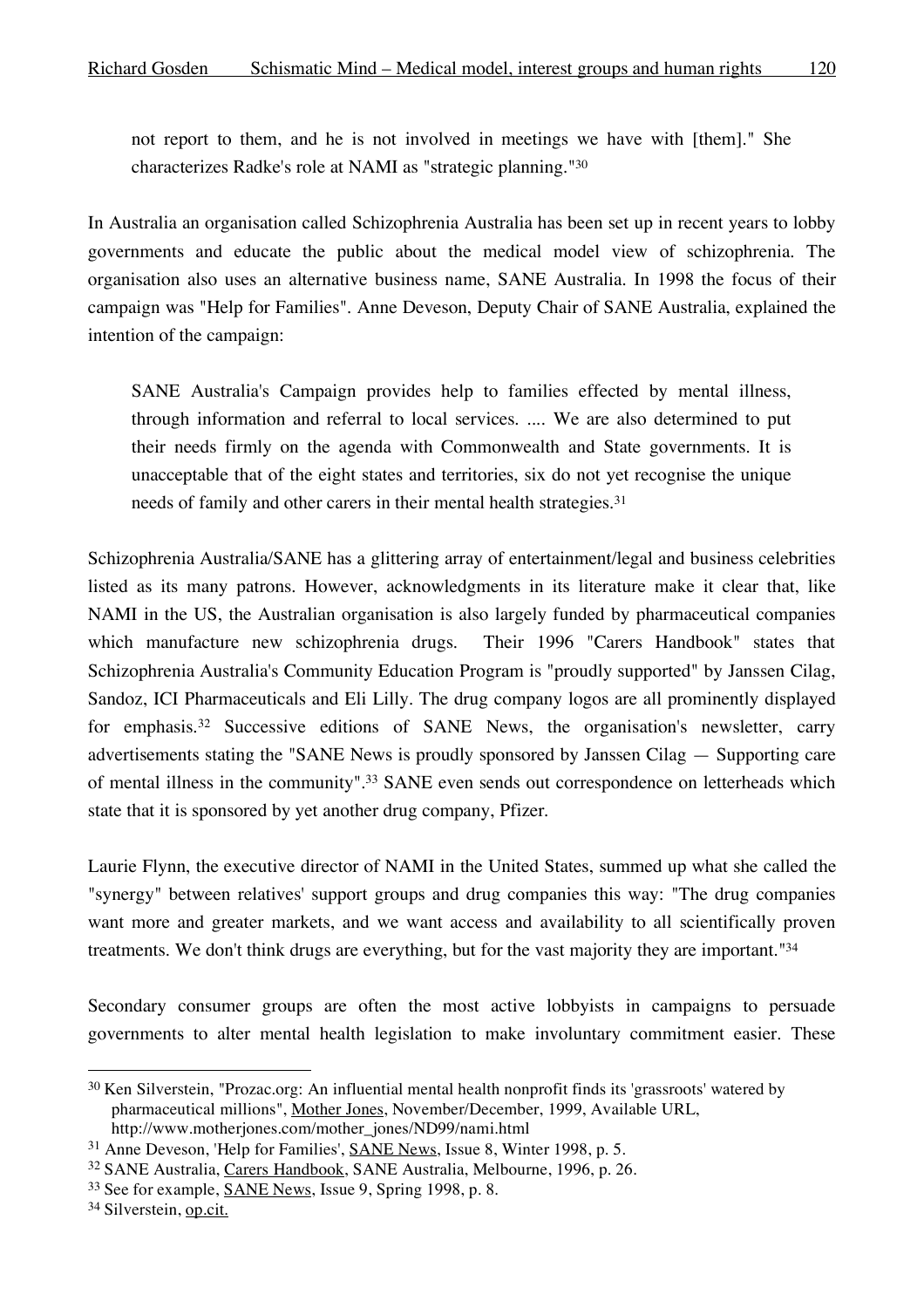campaigns are sometimes overtly coordinated by members of the medical profession. A common complaint of relatives' groups is a perception that civil liberties protections, which restrict unnecessary and unfair use of involuntary hospitalisation, interfere with their preference to incarcerate mad relatives in times of crisis. A recent campaign by secondary consumers to modify the involuntary commitment procedures specified in the New South Wales (NSW) Mental Health Act might serve as a useful illustration of campaign tactics.

#### Campaign to Extend Involuntary Treatment in NSW35

On 26 May, 1995 a letter from a Dr. Inge Southcott was published in the Sydney Morning Herald.36 Dr. Southcott's letter told about her anguish as "the mother of a 20 year old schizophrenic man who now lives on the streets". The purpose of Dr. Southcott's letter was to appeal for changes to be made to the NSW Mental Health Act (MHA) so that her son, who she said was "harmless and not suicidal," could be involuntarily incarcerated in a mental hospital and given treatment. Dr. Southcott's proposal was to have a stipulation removed from the MHA which required that a person had to be thought likely to cause serious physical harm to themselves or other people before they could be committed to a hospital involuntarily. 37

Her letter was followed five days later by an article in the same newspaper written by Anne Deveson.38 Deveson's article began with a reference to Dr. Southcott's letter and then proceeded to review her own similar experience with a schizophrenic son who she says "killed himself from an overdose of alcohol and sedatives while living on the streets, psychotic, malnourished, vulnerable". Deveson's article went on to endorse Southcott's concern about the difficulties that the requirement of 'dangerousness' causes to the relatives of mentally ill people.

Shortly afterwards two more letters appeared in the Sydney Morning Herald written by doctors. They were both supportive of Dr. Southcott's proposal to amend the MHA. The letters had both been written on the day Southcott's letter was published. One doctor argued that "the criteria for instituting compulsory treatment should be widened"39 while the other, after affirming the difficulty

<sup>&</sup>lt;sup>35</sup> A version of this section has been published as a book chapter. See, Richard Gosden, 'Coercive Psychiatry, Human Rights and Public Participation', in Brian Martin (ed.), Technology and Public Participation, University of Wollongong, 1999, pp. 143-168.

<sup>&</sup>lt;sup>36</sup> Dr. Inge Southcott, 'Anguish over mental health Catch 22', Letters To The Editor, Sydney Morning Herald, 26 May, 1995.

<sup>37</sup> Mental Health Act 1990, Section 9.(1), NSW Government Information Service, Reprinted as in force at 17 October, 1994, p. 5.

<sup>&</sup>lt;sup>38</sup> Anne Deveson, "Towards a better treatment of serious mental illness', Sydney Morning Herald, 31 May, 1995.

<sup>39</sup> Dr. Kathleen Bocce, 'Mental health patients' families have few rights', Letters To The Editor, Sydney Morning Herald, 2 June, 1995.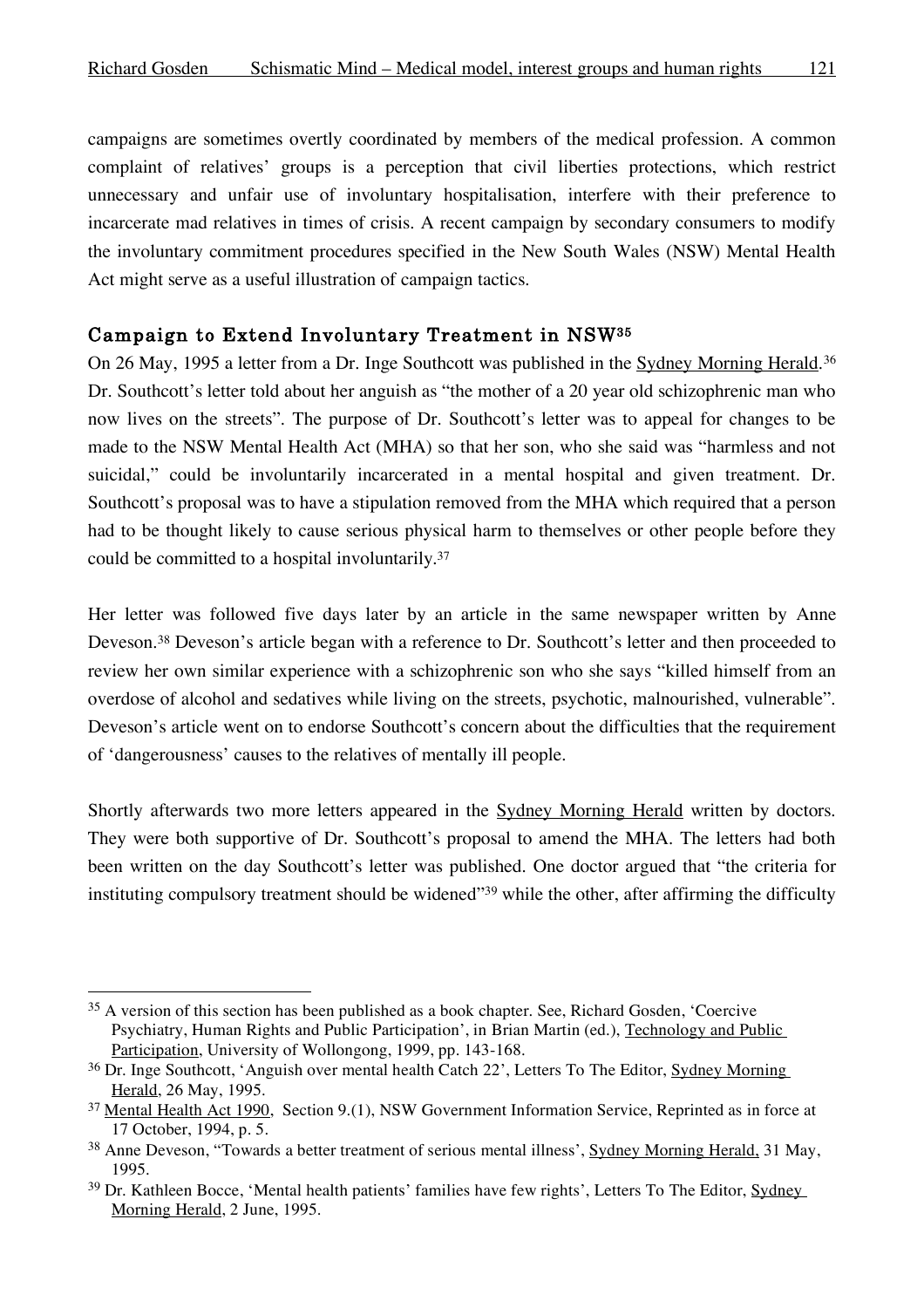of committing involuntary patients under the existing conditions, went on to demand more mental health resources.40

Five days later Dr. Peter Macdonald, the Independent Member of Parliament for Manly, himself a medical practitioner, made a speech in the NSW Legislative Assembly outlining his intention "to lead a crusade"41 on certain mental health issues over the next few years. He indicated that amendments to the Mental Health Act to widen the criteria for involuntary treatment would be central to his plan.

Several months later, on 26th October, 1995, Macdonald introduced into the NSW Parliament a Mental Health Amendment Bill 1995 which proposed to replace the requirement of dangerousness for involuntary hospitalisation with loosely-worded criteria that would have allowed involuntary procedures to be invoked if a person was thought to be incompetent and in need of treatment.

In his two speeches to Parliament on this subject Macdonald supported his arguments by quoting letters from the mother of a young man with schizophrenia. In this correspondence the mother said she had "last worked in psychiatry in Adelaide in the late 1970s".42 She also gave an account of her son's symptoms:

Our 20 year old son developed a psychosis about three years ago. He was a top student at his school, a promising musician, well-liked and respected by his peers. Our relationship with him was good, and we had hopes that he would be a well-adjusted adult, able to take his place in society. Today he is wandering the beaches and streets of Manly, to all intents and purposes a 'homeless youth'.

His psychosis takes the form that he believes he has to convert all to Christianity because all are doomed to go to hell. He cannot explain why he believes this and he seems to think that the world is going to end soon. He gives away all his belongings and money to people he believes God is directing him to save, e.g. he gave away \$2000 at Christmas. This was his entire savings.

For a while he was bringing home vagrants and they would spend the night in his bed while he wandered the streets looking for more people to save. We lost various possessions to these people, some of whom were also obviously suffering from psychosis themselves. He deprives himself of sleep as he believes he has to be 'working' i.e. evangelising.

 <sup>40</sup> Dr. Robert Dixon, Letter To The Editor, Sydney Morning Herald, <sup>2</sup> June, 1995.

<sup>&</sup>lt;sup>41</sup> Peter Macdonald, 'Mental Health Support and Counselling Services', Legislative Assembly Hansard, 7 June, 1995, pp. 46-47.

<sup>&</sup>lt;sup>42</sup> Letter to Peter Macdonald April 1994, quoted by Peter Macdonald in 'Mental Health Bill', Legislative Assembly Hansard, 26 October, 1995, p. 1.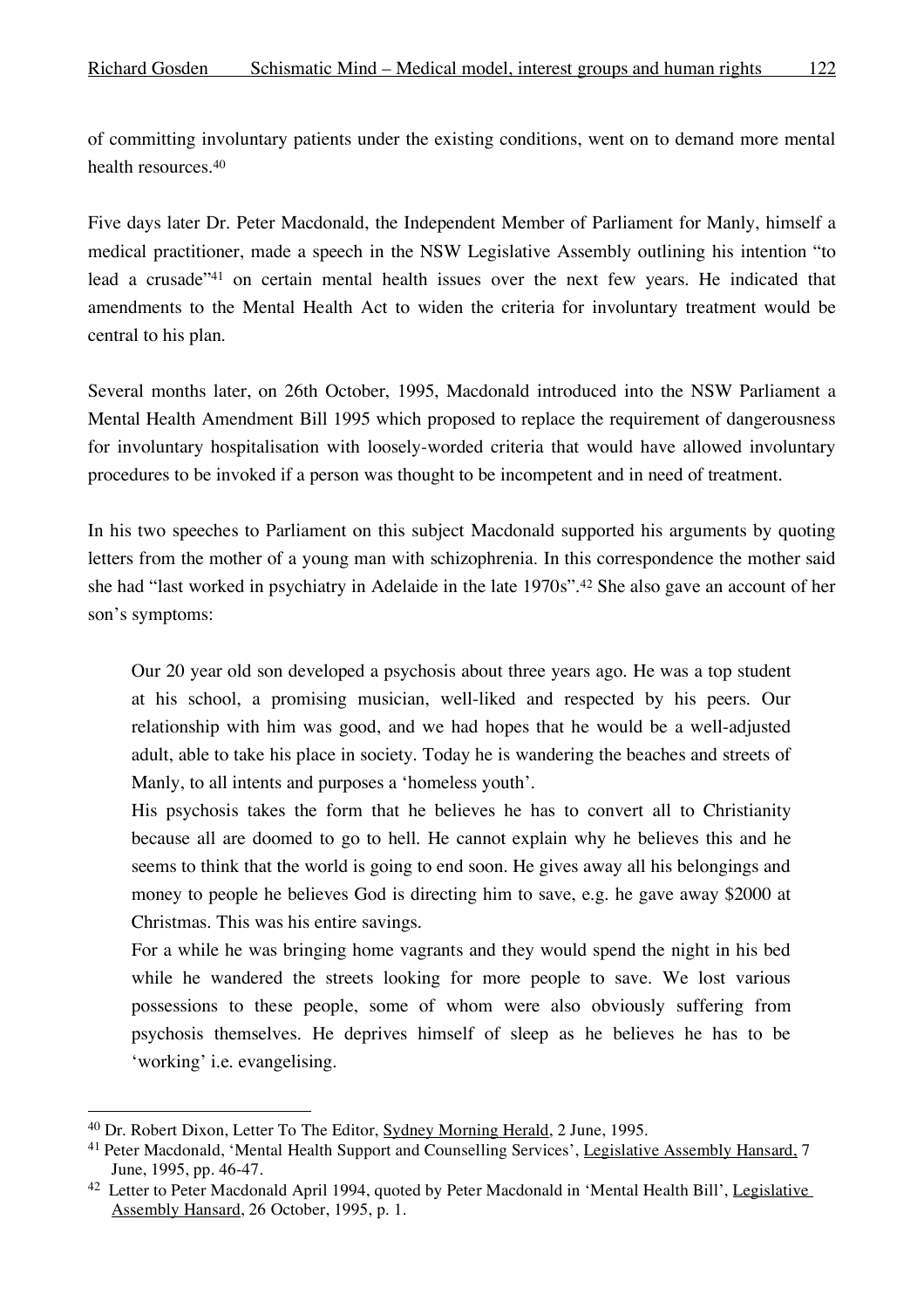He has lost all his friends and his relationship with us is under great strain as he puts his 'work' before all other considerations. But he is not a danger to himself or to others so he cannot be taken to hospital under the present Mental Health Act.

The doctors involved say he would probably benefit from medication for his psychosis and they want to put him on the clozapine programme but their hands are tied until such time as he deteriorates further and does something to actively harm himself or others. Meanwhile his family suffers, his relationships with all his mates are lost, he loses all his money, he smells, he neglects all that he formerly held dear when he was well. I think it is a disgrace that our society can let this happen, and I know it is not just my son to whom this is happening. It involves many other youths who are also wandering the streets in the grip of mental illness.43

It is clear this mother wanted her son to change back to the way he had been three years earlier. However, from her own account there was every indication that he wanted to remain the way he was. If we were to hear his side of the story it is quite possible he would argue that there was nothing wrong with his mind and he was only expressing his Christian beliefs. A detached observer might argue that it would have been more rational for the mother to change the locks on her doors and lock him out rather than attempt to change the mental health laws to have him locked up. But apparently her MP, Peter Macdonald, supported her approach and he actually used the example of her son as the primary justification for proposing his amendments to the Mental Health Act.

In human rights terms Inge Southcott's role as an anxious mother campaigning for legislative changes is a matter of some interest. This is because she appeared to be participating in a coordinated effort. She also informed Peter Macdonald in a letter that she was a member of a support group called the Schizophrenia Fellowship and that this organisation planned "setting up a discussion group in May to look at further amendments to the Act especially the scheduling clauses".44 The scheduling clauses provide the legal framework for involuntary incarceration.

It should be noted that Anne Deveson, the author of the Sydney Morning Herald article which supported Dr. Southcott, helped to establish the NSW Schizophrenia Fellowship and then became the vice-chairperson of the national organisation, Schizophrenia Australia. <sup>45</sup> Deveson has been engaged in high-profile activity on mental health issues in NSW since the 1980s. She chaired a government-appointed committee set up in 1988 to review the Mental Health Act 1983, the findings

 <sup>43</sup> Anon., Letter to Peter Macdonald April 1994, quoted by Macdonald in 'Mental Health Support and Counselling Services', Legislative Assembly Hansard, 7 June, 1995, pp. 46-47.

<sup>44</sup> Peter Macdonald, 'Mental Health Bill', op. cit., p. 1.

<sup>&</sup>lt;sup>45</sup> Anne Deveson, Tell Me I'm Here, Penguin, Ringwood Vic., 1991, Facing-cover page.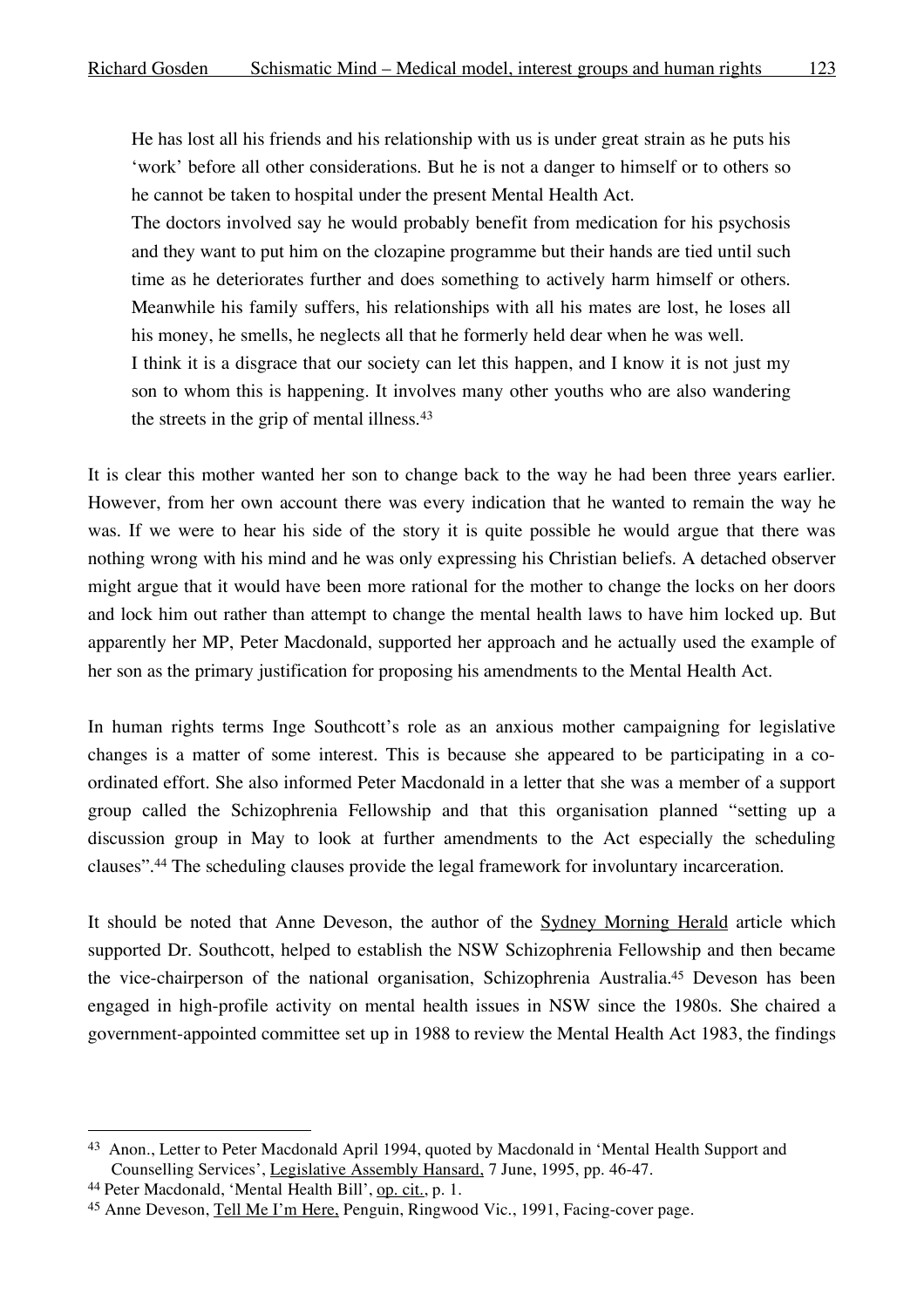of which "were integral to the final draft"46 of the amendments to the 1983 Act. She was also the initial chair of the Mental Health Act (1990) Implementation Monitoring Committee<sup>47</sup> which was set up by the NSW government to report on the efficacy of the new mental health legislation.

Deveson stands out as one of the most influential figures directing recent NSW initiatives in mental health legislation. By occupation she is a film-maker/writer and her expertise in the mental health area is largely based on her experience as the mother of a schizophrenic son. The story of her relationship with this son is poignantly told in her book Tell Me I'm Here.<sup>48</sup> She portrays herself in this story as a frustrated, intermittent, and sometimes reluctant, carer. Her son died in 1986.

Deveson's subsequent zeal to reform public policy on mental health issues is outlined in the proceedings of a curious Symposium on Schizophrenia and Human Rights jointly sponsored by the Human Rights and Equal Opportunity Commission and the Schizophrenia Australia Foundation.<sup>49</sup> The symposium was held in Brisbane in February 1989. It was curious because at the time there were daily newspaper reports emanating from the Chelmsford Royal Commission<sup>50</sup> exposing psychiatric malpractices. Yet most of the speakers at the Symposium chose to focus attention on a perception that "the right to treatment" should have precedence over "patients' rights".51 This was despite the fact that the human rights principles summarised in the opening address by the Human Rights Commissioner, Brian Burdekin, as being the principles most closely related to mental health issues, did not include a right to treatment, nor rights for relatives to arrange for involuntary treatment, but were all concerned with the rights of the individual to avoid coercion and discrimination.<sup>52</sup>

Deveson's contribution to the Symposium largely consisted of detailed advice on how members of support groups for relatives of schizophrenic people might be able to manipulate the mass media by winning over journalists to their point of view on mental health issues.

Let's say the Schizophrenia Fellowship here in Queensland decided that its major emphasis next year was going to be legislation. Well you can plan over a year the

 <sup>46</sup> The Mental Health Act Implementation Monitoring Committee, Report To The Honourable R A Phillips MP, Minister For Health On The NSW Mental Act 1990, "Preface', August 1992.

<sup>&</sup>lt;sup>47</sup> Ian W. Webster, Chairman of The Mental Health Act Implementation Monitoring Committee, Letter to The Hon. Ron Phillips M. P., Minister for Health, Attached to ibid.

<sup>48</sup> Anne Deveson, Tell Me I'm Here, op. cit.

<sup>&</sup>lt;sup>49</sup> Human Rights and Equal Opportunity Commission, Schizophrenia: Occasional papers from the Human Rights Commissioner, Number 1, Human Rights and Equal Opportunity Commission, Sydney, December, 1989.

<sup>50</sup> This was a judicial inquiry into psychiatric malpractice at a private hospital in Sydney called Chelmsford.

<sup>51</sup> John Grigor, 'The Right To Treatment', in Human Rights and Equal Opportunity Commission, op.cit., pp. 7-14.

<sup>52</sup> Brian Burdekin, 'Human Rights Issues relating to Schizophrenia', in ibid, p. 2.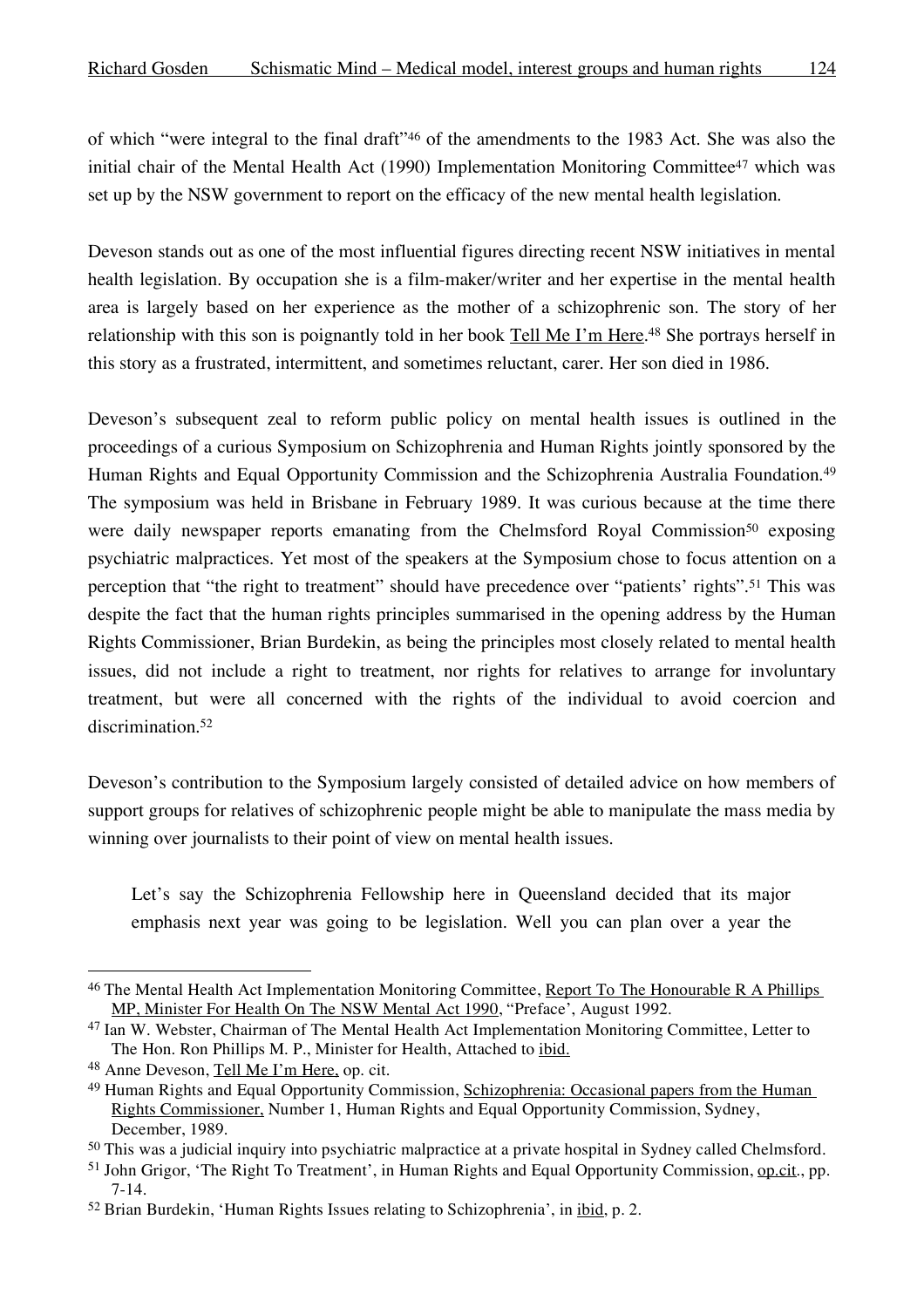numbers of stories that you plant, you seed, on that particular topic. It's no use just doing a one-off story. It's an ongoing campaign that you have to plan and stage .... there is a need for something to be done about the image of psychiatrists .... we can lobby governments; so we can change political awareness .... we need to start setting a national agenda, and State agendas.<sup>53</sup>

Given the linkages in the sequence of events leading up to the tabling of Macdonald's Amendment Bill it might be fair to assume that Macdonald's 'crusade' is closely associated with Deveson's 'ongoing campaign'.

On 29 November, 1995 Macdonald arranged a meeting at Parliament House with a number of representatives from organisations with an interest in mental health issues. The purpose of the meeting was for Macdonald to consult with stake-holders in order to gauge community support for his amendments. The Bill was still lying on the parliamentary table and Macdonald had to decide whether to bring the matter on for debate during the pre-Christmas session of parliament.

During the course of this meeting Macdonald acknowledged that he had drafted his amendments in consultation with the Schizophrenia Fellowship. A representative of the Schizophrenia Fellowship was at the meeting and presented an argument in support of the amendments by claiming that the removal of the requirement for dangerousness is necessary in order to save people from suicide. He argued that people who have suicidal relatives with mental illness are consistently failing when they attempt to have them committed to mental hospitals. The urgency of his presentation was calculated to induce a belief that the requirement for dangerousness was causing a virtual epidemic of suicide.54

On inspection, however, this argument was somewhat paradoxical. There was at the time a provision in the MHA which dealt with suicidal people and permitted involuntary hospitalisation "for the person's own protection from serious physical harm".55 But this is the very clause which Macdonald was proposing to amend. If it was true that people were having difficulty in committing their genuinely suicidal relatives to hospital then the source of the problem was unlikely to be found in the wording of the Mental Health Act. A more plausible cause would have been the inability of the relatives to convince doctors and hospital medical superintendents that suicide was actually intended.

 <sup>53</sup> Anne Deveson, 'The Social Stigma of Schizophrenia as an Obstacle to the Exercise of Human Rights', in ibid, pp. 48-49.

<sup>54</sup> Representative, Schizophrenia Fellowship of NSW, Parliament House meeting room, November 29, 1995, Personal observation.

<sup>55</sup> Mental Health Act 1990, Section 9.(1)(a), op. cit., p. 5.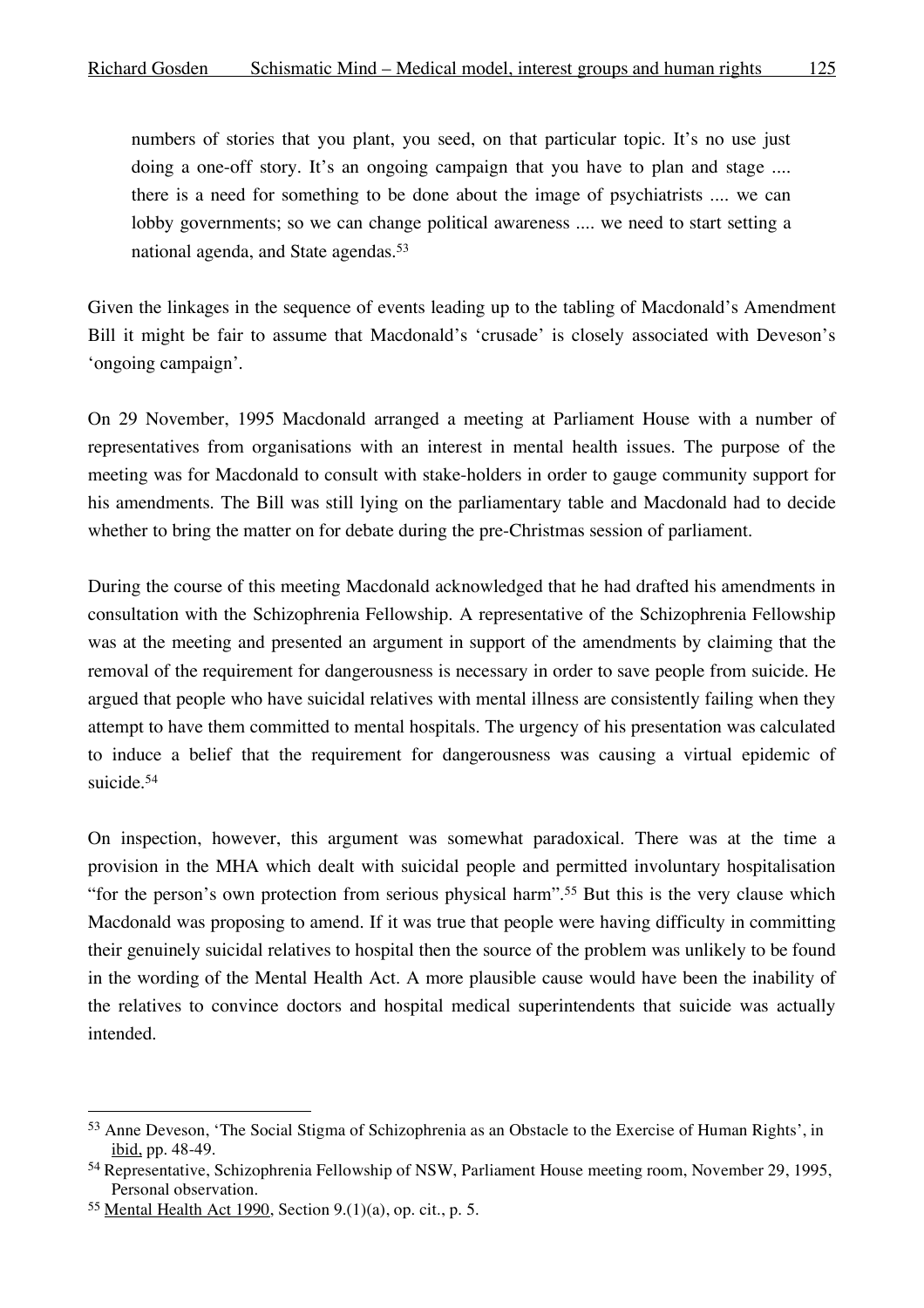But even this possibility was not supported by statistical evidence. Normally a person is involuntarily committed to a mental hospital under the direction of a doctor's certificate. But in emergencies, when there is no doctor close at hand to make the order, there is provision in the MHA for relatives and friends to take mentally ill people directly to hospital and ask for them to be involuntarily admitted.<sup>56</sup> In the years 1993<sup>57</sup>, 1994<sup>58</sup> and 1995<sup>59</sup> a total of 174 people were presented at NSW mental hospitals in this way by relatives and friends. Of this number only one person failed to be admitted for not meeting the existing criteria of being both mentally ill and dangerous. <sup>60</sup> It therefore seems likely that the issue of suicide was inappropriately raised in support of Macdonald's Amendment Bill to give it more urgency.

Macdonald decided not to risk putting his amendments to the vote in the busy pre-Christmas session of parliament in 1995. Instead his plan was to negotiate support for the proposal over the new year break and to bring it to a vote after he had cultivated a more certain climate for success when the NSW parliament sat again in April 1996. But in taking this course Macdonald missed his opportunity.

Under instructions from the Labor government, which had observed the lobbying of Macdonald by secondary consumer groups, the NSW Department of Health set about drawing up its own plans for reform of the Mental Health Act. In May 1996 a public discussion paper,<sup>61</sup> including proposed amendments, was circulated and comments from stake-holders and the public were sought. When the government had determined that the tide of public opinion was behind the secondary consumer groups, and that there would be no serious opposition to the erosion of civil liberties, legislative amendments were prepared which made involuntary commitment and longer periods of forced medication in the community much easier. In 1997 a government-sponsored amendment bill was passed which allows involuntary treatment of people who are thought likely to cause "serious harm" to themselves or others. The change had been affected by simply removing the word "physical" from the prior stipulation of "serious physical harm" and then loosely defining "serious harm" to include harm to finances or reputation.62

 <sup>56</sup> Ibid., Section 23.(1), p. 10.

<sup>57</sup> Mental Health Review Tribunal, Annual Report, 1993, NSW Government, Sydney, p. 76.

<sup>58</sup> Ibid., 1994, p. 74.

<sup>59</sup> Ibid., 1995, p. 58.

<sup>60</sup> Ibid., 1994.

<sup>61</sup> NSW Department of Health, Caring for Health: Proposals for Reform — Mental Health Act 1990, May 1996.

<sup>62</sup> Mental Health Legislation Amendment Bill 1997, Schedule 1, 1.1 [1], NSW Government Information Service, 1997, p. 3.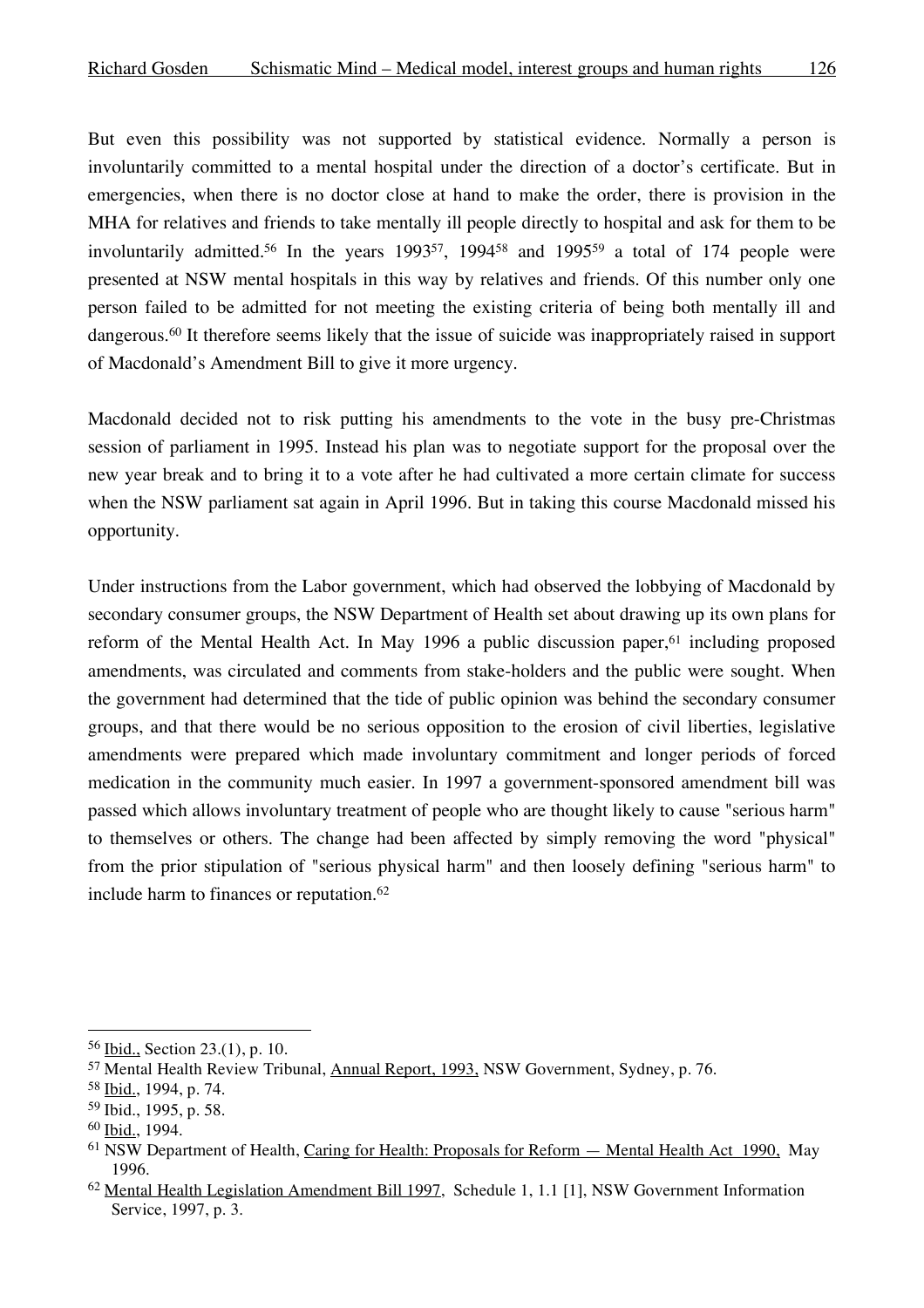#### Human Rights Imperatives

The human rights imperatives which support the medical model are not specific to schizophrenia but relate to mental illnesses in general. These generalised human rights imperatives have been codified in recent years and all the most relevant human rights are now specified in the United Nations (UN) Principles for the Protection of Persons with Mental Illness and for the Improvement of Mental Health Care.<sup>63</sup> National governments have been encouraged by the UN to ensure their mental health systems are compatible with the UN objectives and the Australian Commonwealth government is advising state governments on any changes that might be necessary to mental health legislation.<sup>64</sup>

Principle 1.1 sets out the right to treatment as being the primary human right on which other rights are based: "All persons have the right to the best available mental health care, which shall be part of the health and social care system."65 A number of "Fundamental Freedoms and Basic Rights" are then listed including the "right to be treated with humanity and respect," "protection from exploitation and discrimination," and "the right to exercise all civil, political, economic, social and cultural rights as recognised in" other UN human rights declarations and covenants.<sup>66</sup>

The UN Principles then go on to list a total of 25 areas of human rights protection. These include the right for people with mental illness "to live and work, as far as possible, in the community" (Principle 3). This right gives rise to a further "right to be treated in the least restrictive environment with the least restrictive or intrusive treatment appropriate to the patient's health needs and the need to protect the physical safety of others" (Principle 9).

There is a stipulation that "a determination that a person has a mental illness shall be made in accordance with internationally accepted medical standards" (Principle 4). Confidentiality is protected (Principle 6), standards of care are specified (Principle 8), "medication shall meet the best health needs of the patient" (Principle 10), and informed consent to treatment is required, although paradoxically, only from voluntary patients. The Principles specify that informed consent is not required from involuntary patients, patients who are thought to be incapable of giving their consent or patients who unreasonably withhold their consent (Principle 11).

 <sup>63</sup> United Nations Commission on Human Rights, 'Principles for the Protection of Persons with Mental Illness and for the Improvement of Mental Health Care', in Australian Human Rights and Equal Opportunity Commission (eds), Human Rights and Mental Illness: Report of the National Inquiry into the Human Rights of People with Mental Illness, Australian Government Publishing Service, Canberra, 1993.

<sup>64</sup> Fiona McDermott and Jan Carter, eds., Commonwealth Department of Human Services and Health: Issues for Research, No. 4, Mental Disorders: Prevention and Human Services Research, Australian Government Publishing Service, Canberra, 1995, p. 3.

<sup>65</sup> United Nations Commission on Human Rights, op.cit., p. 990.

<sup>66</sup> Ibid., pp. 990-991.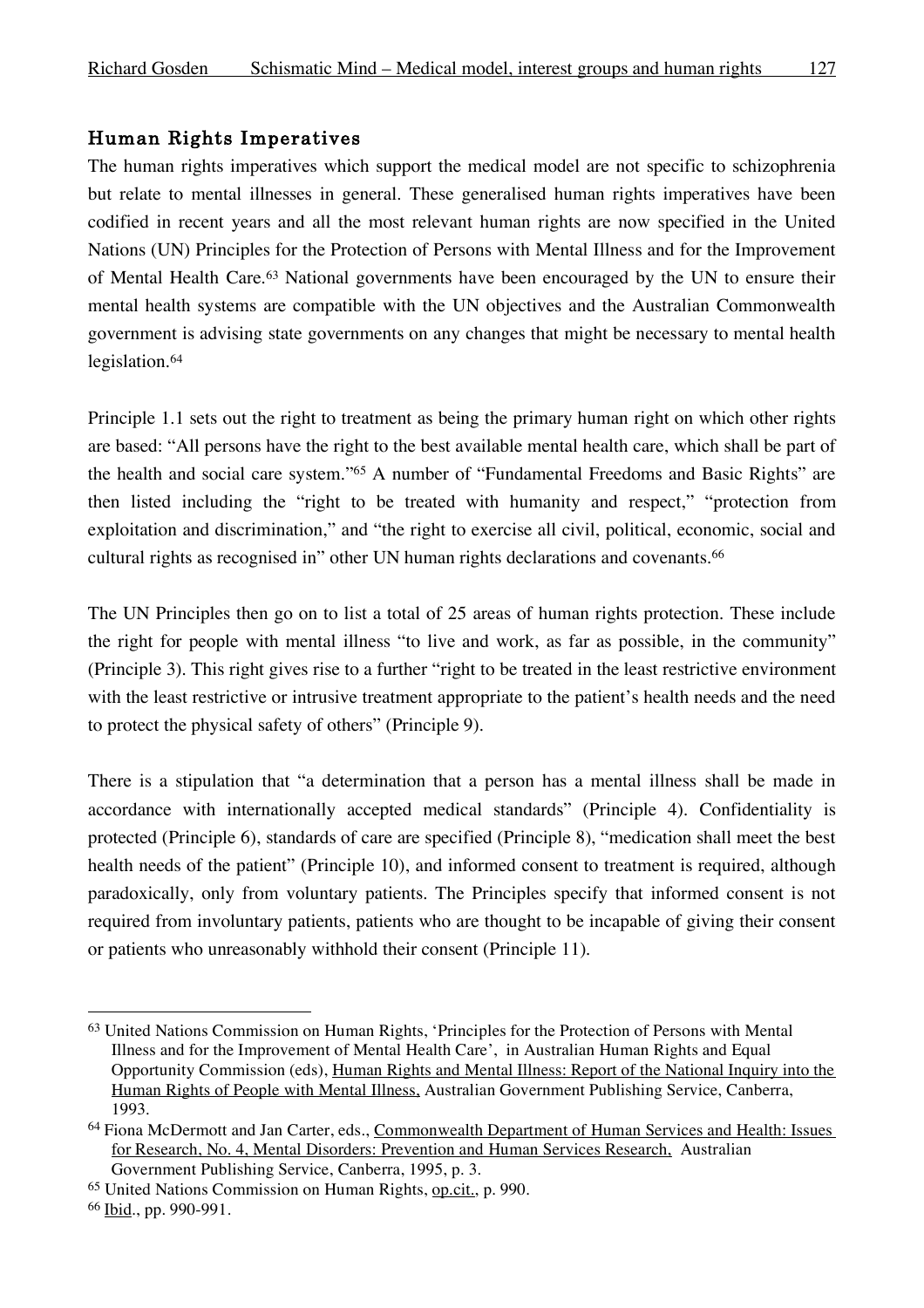A list of "Rights and Conditions in Mental Health Facilities" are specified (Principle 13), along with the required "Resources for Mental Health Facilities" (Principle 14). "Admission Principles" are at first covered in a general way (Principle 15), eg. "Access to a mental health facility shall be administered in the same way as access to any other facility for any other illness", and then more specific conditions are given for "Involuntary Admission" (Principle 16). The need for a review body, procedural safeguards, patient access to information and a complaints procedure are also specified in various other principles.

Most of these specifications are straightforward ideas that are meant to provide a regulatory framework that minimises the social exclusion of voluntary mental patients and which ensures they receive humane treatment. But the simplicity of these ideas does not always extend to involuntary patients and the standing of the Principles is largely dependent on the willingness of practitioners and proponents of the medical model to ignore the paradoxes that are created for involuntary patients.

There are two human rights specified in the Principles — the 'right to treatment' and the 'right to informed consent' — which are worth analysing in some detail. When these rights are used to guide psychiatric practice on voluntary patients they appear to simply enforce routine procedures that have long standing in other branches of medicine. But unlike other areas of medicine, psychiatry is frequently practised on involuntary patients and these two human rights have special connotations when they are used to guide coercion in psychiatric treatment. About half the people who receive psychiatric treatment for schizophrenia are involuntary patients.

#### Right to Treatment

The human rights specification that people with mental illnesses have a right to treatment implies that without this specified protection people in need of psychiatric treatment might be denied access to it. The implication is that people who have developed some kind of mental illness might go in search of medical treatment but, because of some kind of obstacle like lack of money to pay, a shortage of services, professional incompetence or rejection by the service providers, perhaps because of a discriminatory policy, the person in need fails to get the necessary psychiatric attention.67

In this respect the right to psychiatric treatment is a manifestation of the right all people are assumed to have for any kind of urgently needed medical attention. This basic human right, and its limitations, are instantly recognisable when cases of denial are given publicity. A homeless man might be left injured in the street because it is assumed he has no money to pay for hospital

 <sup>67</sup> Richard H. Lamb and J. Mark Mills, 'Needed changes in law and procedure for the chronically mentally ill', Hospital and Community Psychiatry, Vol. 37, No. 5, May, 1986, pp. 475-480.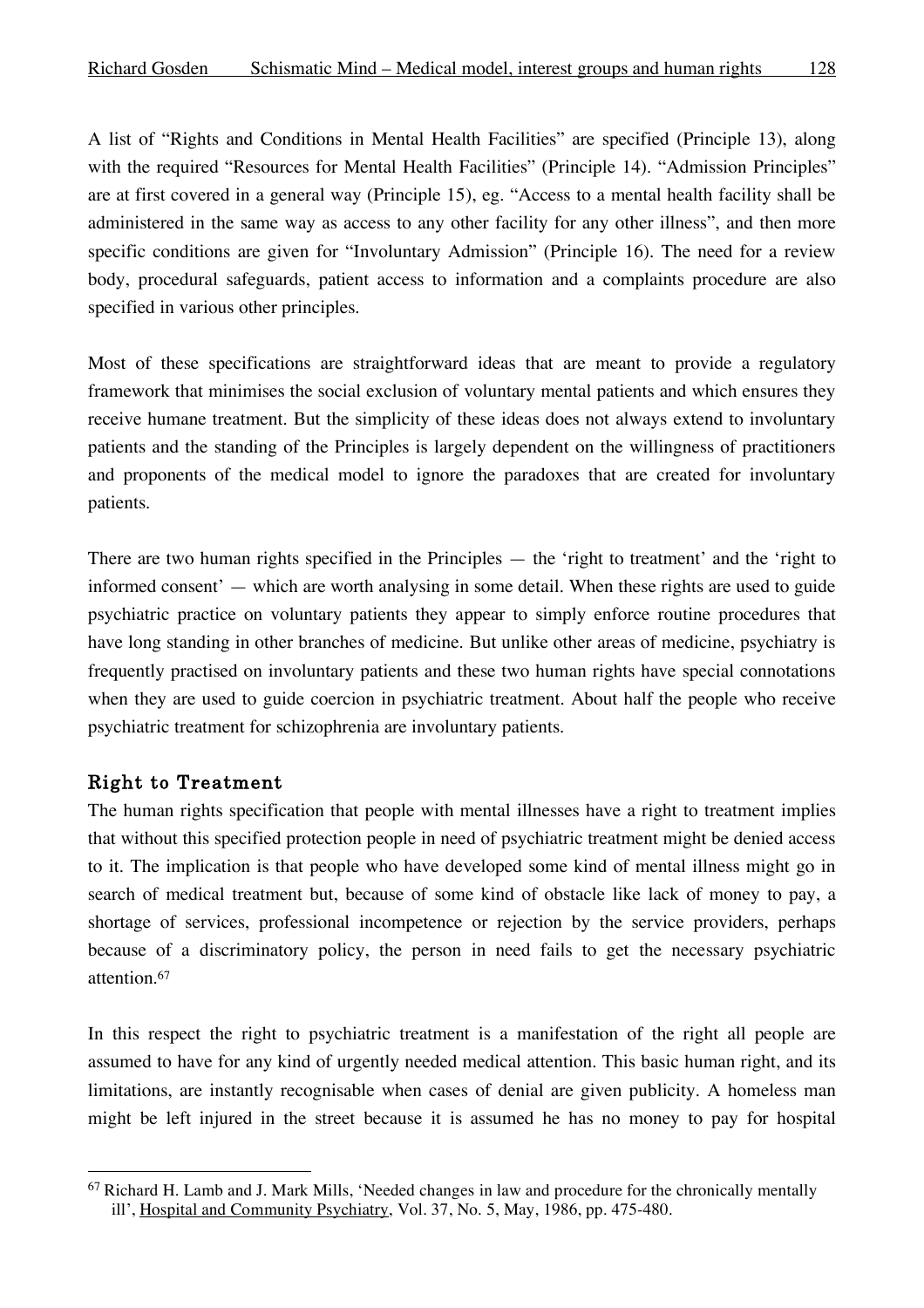expenses and is unlikely to have any medical insurance. Or doctors might publicly debate the ethics of withdrawing expensive life-support from terminally ill patients. As with other human rights the right to treatment is meant to support the needs of the individual when they are threatened by the exercise of social or professional expedience.<sup>68</sup>

In respect to ensuring the right to psychiatric treatment for mental illness the New South Wales Mental Health Act, for instance, specifies that any person may apply to be admitted to a mental hospital in New South Wales. <sup>69</sup> The medical superintendent of the mental hospital can only refuse the person admission if he/she "is not satisfied that the person is likely to benefit from care or treatment". <sup>70</sup> If the person is refused admission, or discharged prematurely, the medical superintendent can be compelled to review the decision.<sup>71</sup>

After a person has been admitted to a mental hospital the choice of treatment is normally the responsibility of the psychiatrist to whom the patient has been assigned. This choosing of treatment can also sometimes become the basis for 'right to treatment' complaints by the patient. In respect to treatment for schizophrenia the choice is usually between various types and brands of neuroleptic medication, on the one hand, and, less frequently, psychotherapy on the other.

An interesting case discussed in the psychiatric literature concerns a complaint made by a patient of a mental hospital in the United States that his right to treatment had been violated because he had been given psychotherapy but not drug treatment. The patient was himself a doctor and had spent several months in hospital only receiving psychotherapy for depression. The psychotherapy was ineffectual and during this time the patient's marriage ended and other aspects of his personal life were damaged. However, he was subsequently transferred to another hospital where he received drug treatment which he believed was effective. His complaint was that he was initially denied a right to drug treatment. The first hospital was reported to have settled the matter out of court. 72

However, more frequently it is not the person actually manifesting the symptoms of mental illness who is most likely to complain about a supposed violation of the right to treatment. Complaints about violations of the right to treatment are more likely to be made by the relatives of mentally ill people.73 But these complaints by relatives usually do not arise from situations where a mentally ill

 <sup>68</sup> Michael L. Perlin, Kerri K. Gould and Deborah A. Dorfman, 'Therapeutic jurisprudence and the civil rights of institutionalized mentally disabled persons: Hopeless oxymoron or path to redemption?', Psychology, Public Policy, and Law, Vol. 1, No. 1, March, 1995, pp. 80-119.

<sup>69</sup> Mental Health Act 1990, Section 12, op.cit., p. 7.

<sup>70</sup> Ibid., Section 17, p. 8.

<sup>71</sup> Ibid., Section 19, p. 9.

 $72$  Gerald L. Klerman, 'The psychiatric patient's right to effective treatment: implications of Osheroff v. Chestnut Lodge', American Journal of Psychiatry, Vol. 147, No. 4, April, 1990, pp. 409-419.

<sup>73</sup> Anon., 'Eleventh Circuit rules on rights of child committed by parents', Mental Disability Law Reporter, Vol. 7, No. 3, 1983, pp. 220-221.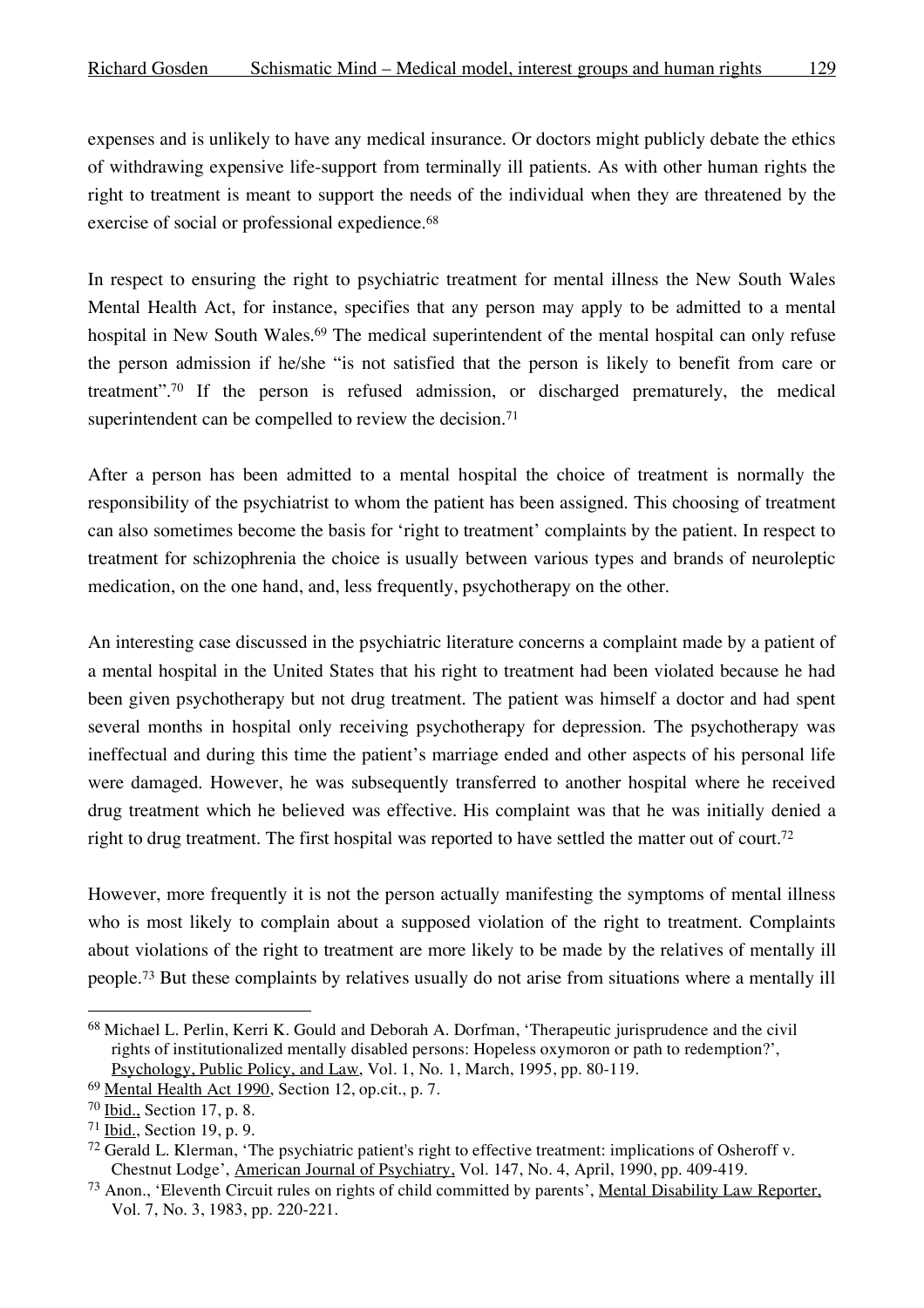person has approached a mental hospital voluntarily and been refused admission. On the contrary, most frequently they concern a somewhat paradoxical situation where the person who is said to be mentally ill denies it and refuses to volunteer for treatment.<sup>74</sup>

When a person's unusual behaviour and thinking patterns give rise to a perception that a mental illness like schizophrenia might be the cause, and the person is unwilling to volunteer for treatment, it is common for relatives and mental health professionals to argue that the person's refusal of treatment is a manifestation of the mental illness. That is, the presence of mental illness has clouded the person's thinking and prevented the person from discerning for himself/herself the urgent need for treatment. 75

In this situation the person who is said to be mentally ill is handled as if he/she were unconscious. A person who has been seriously injured in a motor accident and rendered unconscious is assumed to both want treatment and to have a right to it. Similarly, a person who has been diagnosed with schizophrenia, and who refuses treatment, is frequently assumed to be so out of touch with reality that the 'real' person has been obscured by the mental illness. <sup>76</sup> In this situation relatives often undertake decision-making roles on the mentally ill person's behalf and assume that if the 'real' person were present he/she, like an unconscious motor accident victim, would both want treatment and have a right to it. <sup>77</sup> This assumption is often made in the face of vigorous objections by the person concerned.

Although this interpretation of the 'right to treatment' generally requires some kind of endorsement by the relatives of the mentally ill person its usage as a justification for psychiatric coercion has become deeply entrenched in the ethical consensus of the whole mental health system. The strength of this consensus is illustrated by the willingness of professionals who are positioned only on the periphery of the mental health industry to also ignore the paradox inherent in the concept. It is argued by social workers in the United States, for instance, that the profession is required to advocate the right to treatment whenever they encounter a mentally ill person who is going untreated:

 <sup>74</sup> M. A. Carroll, 'The right to treatment and involuntary commitment', Journal of Medical Philosophy, Vol. 5, No. 4, December, 1980, pp. 278-291.

<sup>75</sup> X. F. Amador, D. H. Strauss, S. A. Yale and J. M. Gorman, 'Awareness of Illness in Schizophrenia', Schizophrenia Bulletin, Vol. 17, No. 1, 1991, pp. 113-132.

<sup>76</sup> P. Lysaker and M. Bell, 'Work Rehabilitation and Improvements in Insight in Schizophrenia', Journal of Nervous and Mental Disease, Vol. 183, No. 2, 1995, pp. 103-106.

<sup>77</sup> Richard M. Sarles and Norman Alessi, 'Resolved: two-week psychiatric hospitalizations of children and adolescents are useless', Journal of the American Academy of Child and Adolescent Psychiatry, Vol. 32, No. 1, January, 1993, pp. 215-221.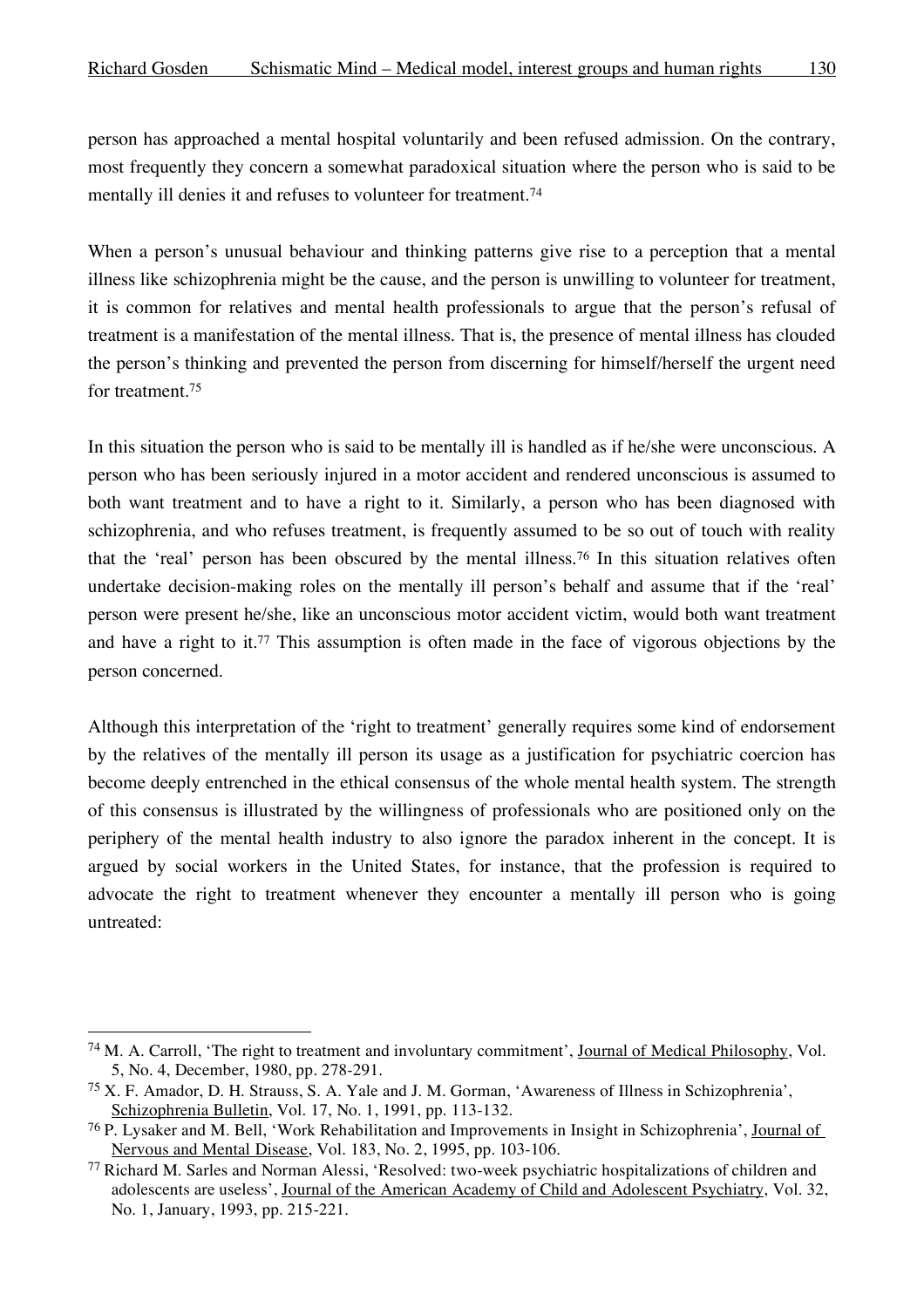if there are means (medications) to treat unrelieved psychosis, failure to use these means is opposed to social work principles. Similarly, failure to advocate for a patient's right to treatment runs counter to fundamental social work principles and the right to due process. There are legal case precedents that ensure the right to treatment for people confined in public psychiatric hospitals. In the 1966 case of Rouse v. Cameron, the D.C. Circuit Court ruled that confining a person in an institution for treatment and failing to provide treatment is a violation of the due process clause of the Fourteenth Amendment. 78

The lack of distinction in this ethical position between the advocacy of treatment for voluntary and involuntary patients brings the paradox of the right to treatment clearly into perspective. The practice of this ethical position apparently requires social workers to advocate psychiatric treatment for people who do not want to be treated. Even if the analogy of likening a mentally ill person to an unconscious person is acceptable there is still the matter to consider of the quality and efficacy of the psychiatric treatment that is generally on offer. 79

In the case of an accident victim who is unconscious with serious injuries it can be generally assumed that medical attention will more likely be beneficial to the person than detrimental. In fact, the imposition of medical treatment on an unconscious person, who has not given prior consent, imposes on the medical practitioner an expectation that the patient's condition will not be made worse by the treatment. A patient who recovers from such a condition could be expected to show gratitude to the doctor.

However, the limitations of the analogy which likens an involuntary psychiatric patient to an unconscious accident victim become clear when these criteria are applied to the post-crisis mental patient. Unlike the case of the voluntary patient related above, many former involuntary schizophrenic patients have complained that neuroleptic drug treatment did them far more harm than good.80 Rather than showing gratitude to the psychiatrists involved they are inclined to argue that the coercive interpretation of their 'right to treatment' violated their more fundamental 'right to refuse treatment'. 81

<sup>&</sup>lt;sup>78</sup> Patricia B. Higgins, 'Clozapine and the treatment of schizophrenia', Health & Social Work, Vol. 20, No. 2, 1995, pp. 124-132.

<sup>79</sup> Eve C. Johnstone, 'Schizophrenia: problems in clinical practice', The Lancet, Vol. 341, No. 8844, 27 February, 1993, pp. 536-539.

<sup>&</sup>lt;sup>80</sup> See for example, Seth Farber, Madness, Heresy, and the Rumor of Angels, The Revolt Against the Mental Health System, Open Court, Chicago, 1993, pp. 164-165.

<sup>81</sup> Simon N. Verdun-Jones, 'The right to refuse treatment: Recent developments in Canadian jurisprudence', International Journal of Law and Psychiatry, Vol. 11, No. 1, 1988, pp. 51-60.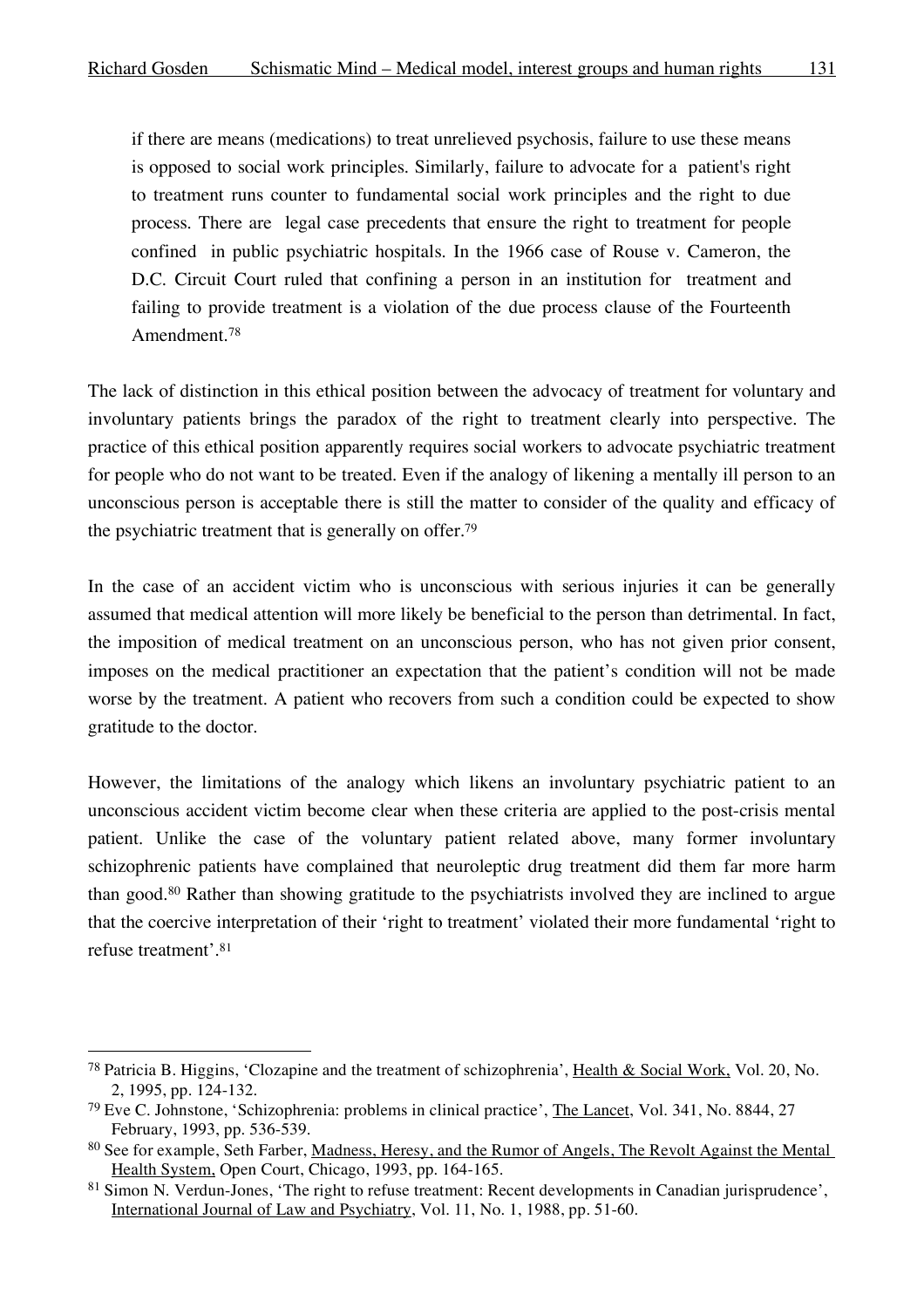# Informed Consent

The right to refuse treatment is embodied in the standard medical procedure of obtaining a patient's informed consent before treatment. <sup>82</sup> The origins of the medical concept of 'informed consent' are to be found in a complex arrangement of cultural inheritance involving moral, ethical and legal considerations. The moral element is concerned with notions of individual autonomy and a person's right to determine what is allowed to be done to his/her own body by a doctor. The ethical part involves the relationship between an individual and a professional expert who has been consulted by the individual and concerns the expectations of duty and trust that surround such a relationship. The legal aspect is concerned with the actual contractual arrangements that have been entered into by the two parties. 83

The binding together of these separate concepts into a formally stated principle didn't occur until after the Second World War. <sup>84</sup> The trials of Nazi War criminals had revealed many atrocities in the name of experimental science, most of which were performed by qualified doctors, and the Nuremberg Code was adopted by the United Nations General Assembly in 1946 as an international standard to ensure they were never repeated. The first Principle of the Code states that "[t]he voluntary consent of the human subject is absolutely essential"85 when conducting medical experiments. Although this Code is considered by many to lack the necessary detail for enforcement it is the seminal document for international law in this area and has been subsequently used as a basis for other international agreements of a similar nature. 86

From these beginnings 'informed consent' has been developed into a fully fledged doctrine to guide the delivery of professional medical services. Although the procedures appear to be deceptively simple to apply on the surface there are hidden complexities. Most of the problems can be easily sorted into two types: those concerning the notion of 'informed', and those to do with 'consent'.

To satisfy the 'informed' half of the doctrine the medical practitioner is required to tell the patient the reason why the treatment is necessary and the expected outcome, together with a description of any possible side effects and, if failure is a possibility, the likelihood of failure and its consequences. Alternative treatments should also be canvassed.

<sup>82</sup> John A. Robertson, 'Informed consent: a study of decisionmaking in psychiatry', Science, Vol. 226, 23 November, 1984, p. 960.

<sup>83</sup> V. Dharmananda, Informed Consent to Medical Treatment: Processes, Practices and Beliefs, Law Reform Commission of Western Australia, Perth , 1992, pp. 1-2.

<sup>84</sup> Carolyn Faulder, Whose Body Is It? The Troubling Issue of Informed Consent, Virago Press, London, 1985, p. 12.

<sup>85</sup> The Nuremberg Code, reproduced in Ibid. p. 132.

<sup>86</sup> George J. Annas, Leonard H. Glantz, and Barbara F. Katz, Informed Consent to Human Experimentation: The Subject's Dilemma, Ballinger Publishing Company, Cambridge, Mass., 1977, p. 8.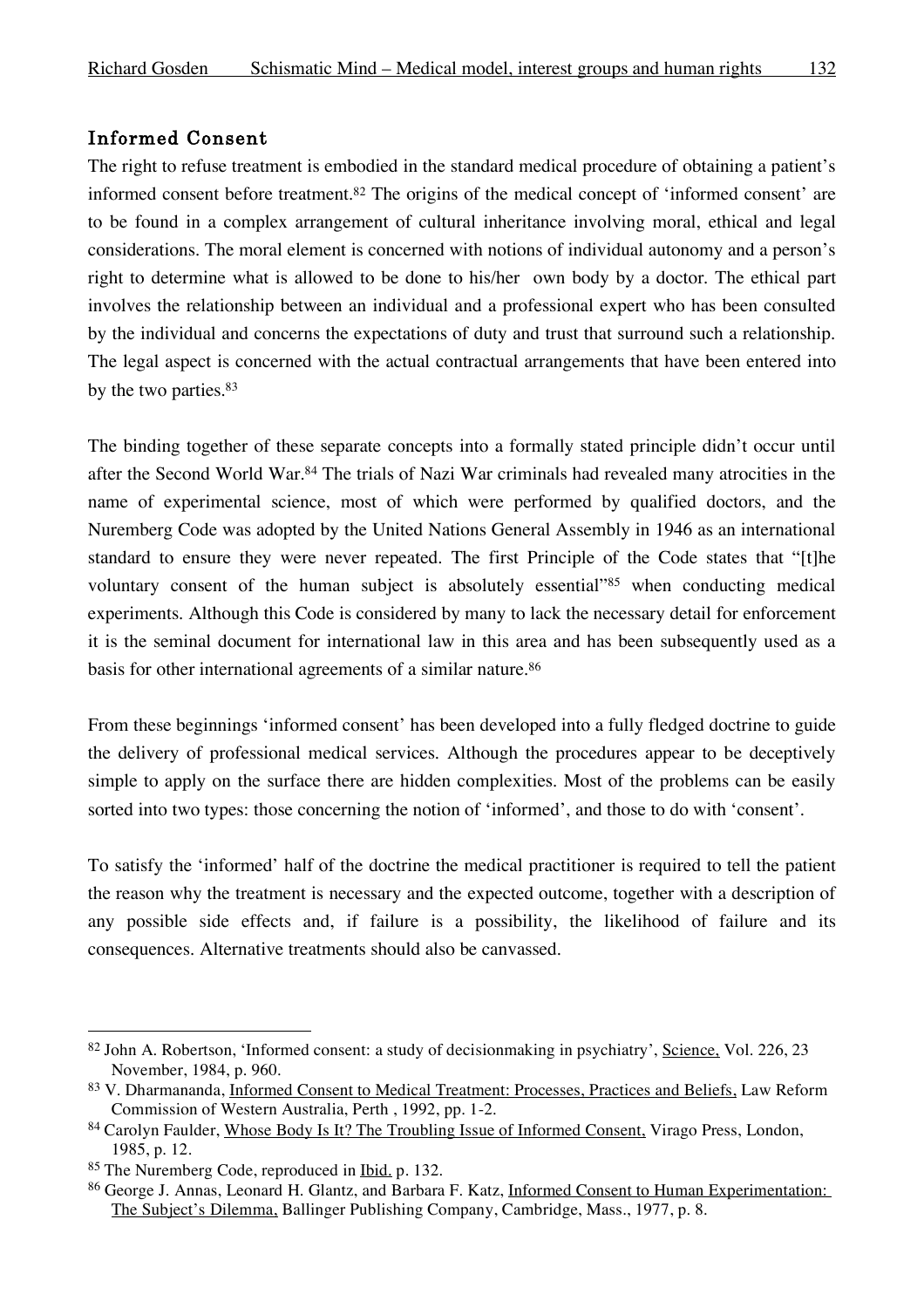Although this might seem straightforward, doctors frequently complain about problems they face in properly implementing this procedure. From the doctor's point of view the problem is usually in deciding just exactly how much detail of information is necessary to properly satisfy a particular patient. Some patients, it seems, would rather not be told any more than is strictly necessary, preferring to trust in the wisdom of their doctor to make the decisions for them. Others, particularly those who think of themselves as being 'informed' about life in general, and who truly want to understand their situation, want all the information they can get.<sup>87</sup>

The problem for the doctors is knowing which sort of patient they are dealing with. Doctors tend to argue that giving too much information to patients who don't want it only does harm to the patients by increasing their anxiety. Doctors also complain that they are usually too busy to waste time educating those patients who want to know everything. But neither of these arguments is a sufficient defence for doctors when it comes to protecting themselves against litigation for having failed to satisfy the procedure.

Doctors in the United States are perhaps under more pressure in this regard than doctors in most other countries. The so-called "American disease of medical litigation"88 is largely a result of US courts having built a strong foundation of case law establishing the right of the patient to be properly informed. In the US doctors are sometimes surprised by the extent of the information that courts have decided a patient has a right to know.

A recent case involved a doctor who performed an operation on a woman without informing her in advance that he was HIV positive.<sup>89</sup> In a separate case a doctor failed to inform a patient about the doctor's chronically agitated emotional state which was combined, so the doctor's estranged wife testified, with a dependency on alcohol.90 In both of these cases the courts found in favour of the patients. This is despite the fact that in both cases the patients appeared to be satisfied with the medical outcome of their respective treatments. It seems that it was the failure to disclose heightened risk that required compensation.

Clinical trials of drugs pose particular problems in regard to satisfying the requirement that participants be properly informed. A recent article warned about the widespread practice of doctors who gain consent from patients for their participation in pharmaceutical trials without informing the

 <sup>87</sup> Faulder, Op. Cit., pp. 22-31.

<sup>88</sup> Sheila A. M. McLean, A patient's Right To Know: Information disclosure, the doctor, and the law, Dartmouth, Aldershot, 1989, p. 2.

<sup>89</sup> Rex Julian Beaber, 'HIV Positive Surgeons Must Tell Their Patients', Health Systems Review, Vol. 26, No. 5, Sept/Oct. 1993, pp. 41-42.

<sup>&</sup>lt;sup>90</sup> Charles F. Gay Jnr., 'New Twist on Informed Consent in Medical Malpractice', Defence Council Journal, Vol. 60, No. 2, April 1993, pp. 311-312.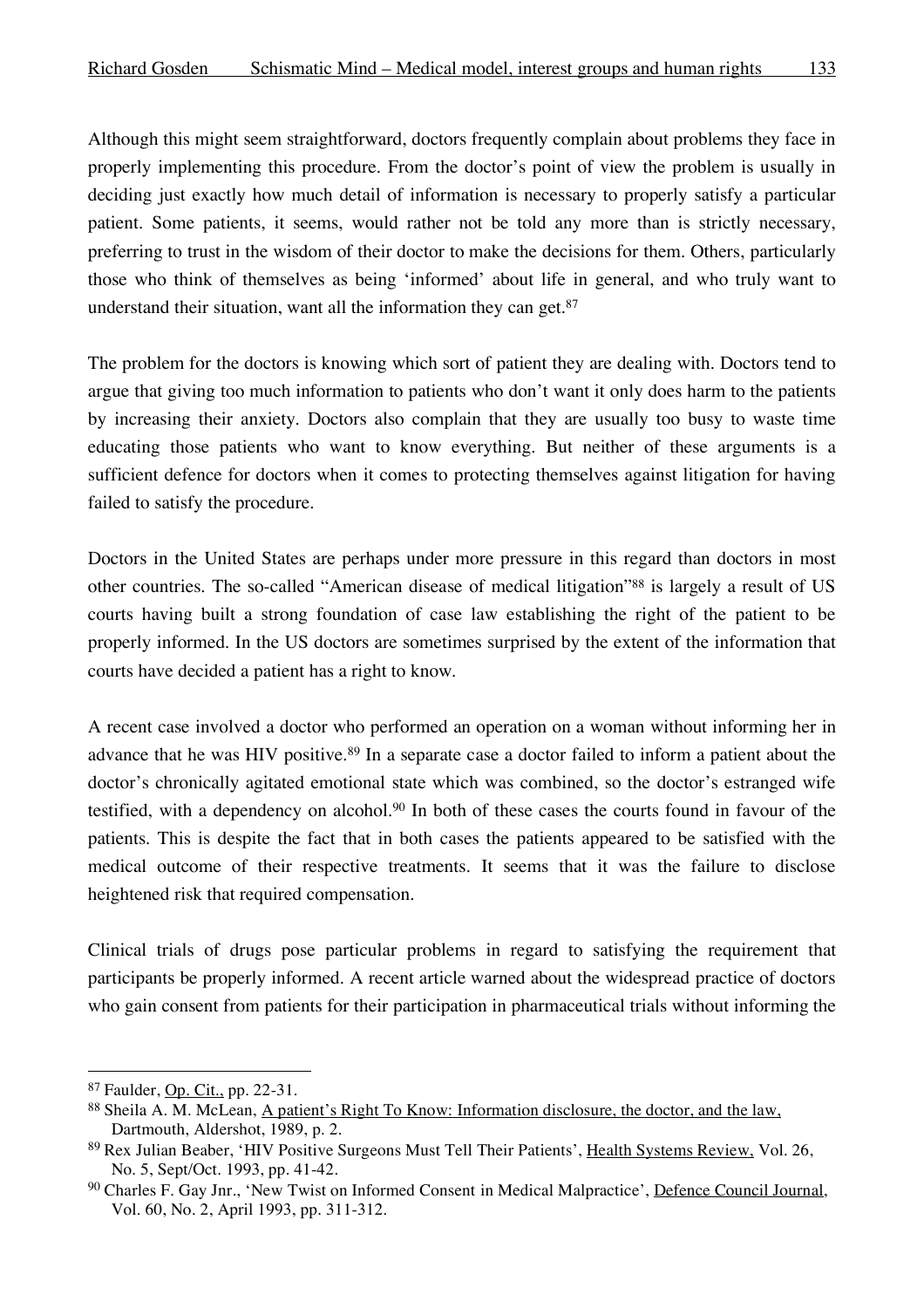patients that the doctors are receiving remuneration from the drug companies. The author implied that patients have a right to know what is motivating the doctor.<sup>91</sup>

Clinical trials of psychiatric drugs are particularly problematic in regard to informed consent. People who has been diagnosed with serious mental disorders like schizophrenia, for whom the drugs are designed, are usually assumed to be incapable of making rational decisions. This assumption is the basis for the involuntary treatment that many of them receive. However, pharmaceutical companies are constantly developing new drugs which have to be tested by clinical trials procedures before they are released onto the market. These conditions tend to produce a paradoxical situation whereby people who are deemed by medical/legal procedures to be unfit to make decisions in regard to their need for treatment in the first instance are, all the same, sometimes assumed to be rational enough to give their informed consent to participate in medical experiments.<sup>92</sup> Paradoxes like this sometimes exercise the minds of medical ethicists.<sup>93</sup>

The problem of 'consent' is the other half of the informed consent doctrine. But the notion of 'consent' doesn't seem to cause so much anxiety for the medical profession in general as does 'informed'. Even so, 'consent' still has many areas of contention. The main problem area concerns certain categories of people who are considered unfit to give their consent.

The least controversial of those types considered unfit to consent is the medical patient who is unconscious and needs urgent medical attention. In this circumstance it is normal practice to assume "the notion of *presumed consent,* namely that it is a safe assumption that patients would want whatever is medically indicated to minimise or prevent injury, stop the progression of disease, sustain life, relieve pain and suffering, and so forth".94

There are a number of devices that can extend this kind of presumption of consent into more controversial areas. They include *proxy consent*, <sup>95</sup> which is the form of consent given by a third party, usually a relative on behalf of children<sup>96</sup> and elderly people, <sup>97</sup> and "the doctrine of parens

<sup>&</sup>lt;sup>91</sup> John La Puma and Jerome Kraut, 'How much do I get paid if I volunteer? Suggested institutional policy on reward, consent, and research', Hospital and Health Services Administration Journal, Vol. 39, No. 2, Summer 1994, pp. 193-203.

<sup>92</sup> James Willwerth, 'Madness in fine print: using mentally ill subjects for psychiatric experiments too often means extracting and relying on their ill-informed consent', Time, Vol. 144, No. 19, 7 November, 1994, pp. 62-64.

<sup>93</sup> H. Helmchen and B. Muller-Oerlinghausen, 'The inherent paradox of clinical trials in psychiatry', <u>Journal</u> of Medical Ethics, Vol. 1, No. 4, December, 1975, pp. 168-173.

<sup>94</sup> Stephen Wear, Informed Consent, Kluwer Academic Publishers, Dordrecht, 1993, p. 135.

<sup>95</sup> Raanan Gillon, 'Research On The Vulnerable: An Ethical Overview', in Margaret Brazier and Mary Lobjoit, Protecting The Vulnerable: Autonomy and Consent in Health Care, Routledge, London, 1991, p. 58.

<sup>96</sup> Jenny Morgan, 'Minors and Consent to Medical Treatment', in Law Reform Commission of Victoria, Medicine, Science and the Law: Informed Consent Symposia, Globe Press, Melbourne, 1987, pp. 68-76.